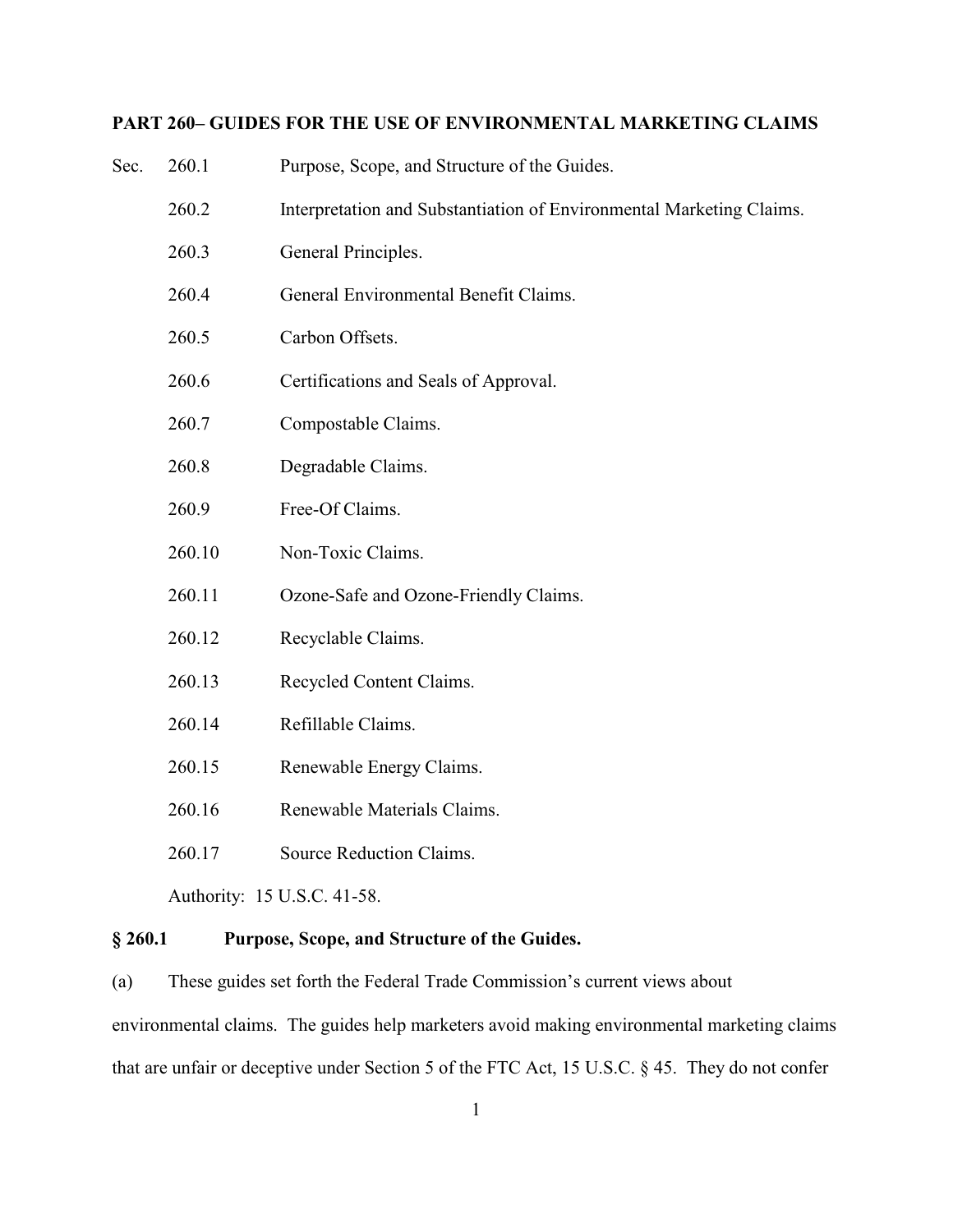any rights on any person and do not operate to bind the FTC or the public. The Commission, however, can take action under the FTC Act if a marketer makes an environmental claim inconsistent with the guides. In any such enforcement action, the Commission must prove that the challenged act or practice is unfair or deceptive in violation of Section 5 of the FTC Act.

(b) These guides do not preempt federal, state, or local laws. Compliance with those laws, however, will not necessarily preclude Commission law enforcement action under the FTC Act.

(c) These guides apply to claims about the environmental attributes of a product, package, or service in connection with the marketing, offering for sale, or sale of such item or service to individuals. These guides also apply to business-to-business transactions. The guides apply to environmental claims in labeling, advertising, promotional materials, and all other forms of marketing in any medium, whether asserted directly or by implication, through words, symbols, logos, depictions, product brand names, or any other means.

(d) The guides consist of general principles, specific guidance on the use of particular environmental claims, and examples. Claims may raise issues that are addressed by more than one example and in more than one section of the guides. The examples provide the Commission's views on how reasonable consumers likely interpret certain claims. The guides are based on marketing to a general audience. However, when a marketer targets a particular segment of consumers, the Commission will examine how reasonable members of that group interpret the advertisement. Whether a particular claim is deceptive will depend on the net impression of the advertisement, label, or other promotional material at issue. In addition, although many examples present specific claims and options for qualifying claims, the examples do not illustrate all permissible claims or qualifications under Section 5 of the FTC Act. Nor do they illustrate the only ways to comply with the guides. Marketers can use an alternative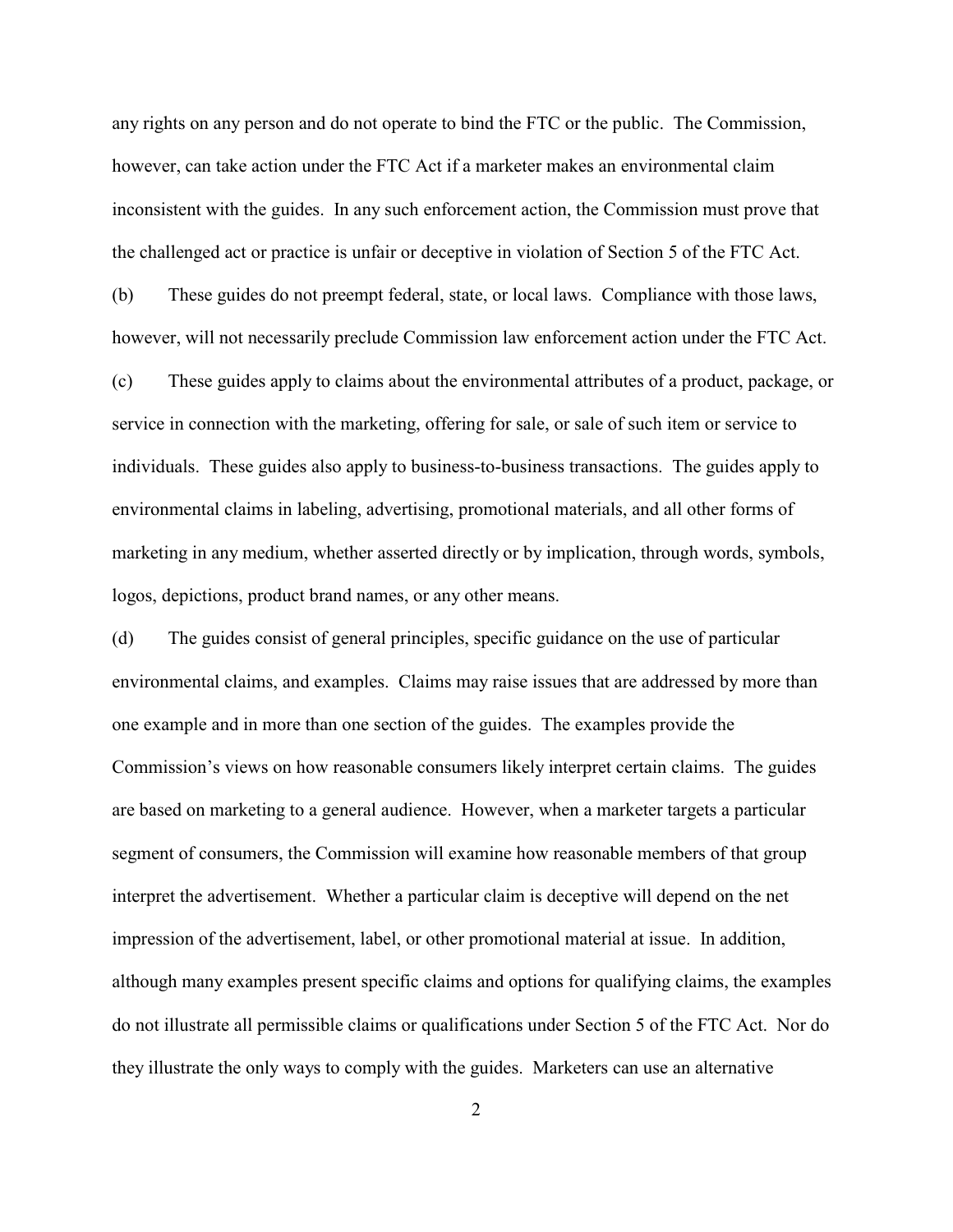approach if the approach satisfies the requirements of Section 5 of the FTC Act. All examples assume that the described claims otherwise comply with Section 5. Where particularly useful, the Guides incorporate a reminder to this effect.

### **§ 260.2 Interpretation and Substantiation of Environmental Marketing Claims.**

Section 5 of the FTC Act prohibits deceptive acts and practices in or affecting commerce. A representation, omission, or practice is deceptive if it is likely to mislead consumers acting reasonably under the circumstances and is material to consumers' decisions. See FTC Policy Statement on Deception, 103 FTC 174 (1983). To determine if an advertisement is deceptive, marketers must identify all express and implied claims that the advertisement reasonably conveys. Marketers must ensure that all reasonable interpretations of their claims are truthful, not misleading, and supported by a reasonable basis before they make the claims. See FTC Policy Statement Regarding Advertising Substantiation, 104 FTC 839 (1984). In the context of environmental marketing claims, a reasonable basis often requires competent and reliable scientific evidence. Such evidence consists of tests, analyses, research, or studies that have been conducted and evaluated in an objective manner by qualified persons and are generally accepted in the profession to yield accurate and reliable results. Such evidence should be sufficient in quality and quantity based on standards generally accepted in the relevant scientific fields, when considered in light of the entire body of relevant and reliable scientific evidence, to substantiate that each of the marketing claims is true.

#### **§ 260.3 General Principles.**

The following general principles apply to all environmental marketing claims, including those described in §§ 260.4 - 16. Claims should comport with all relevant provisions of these guides.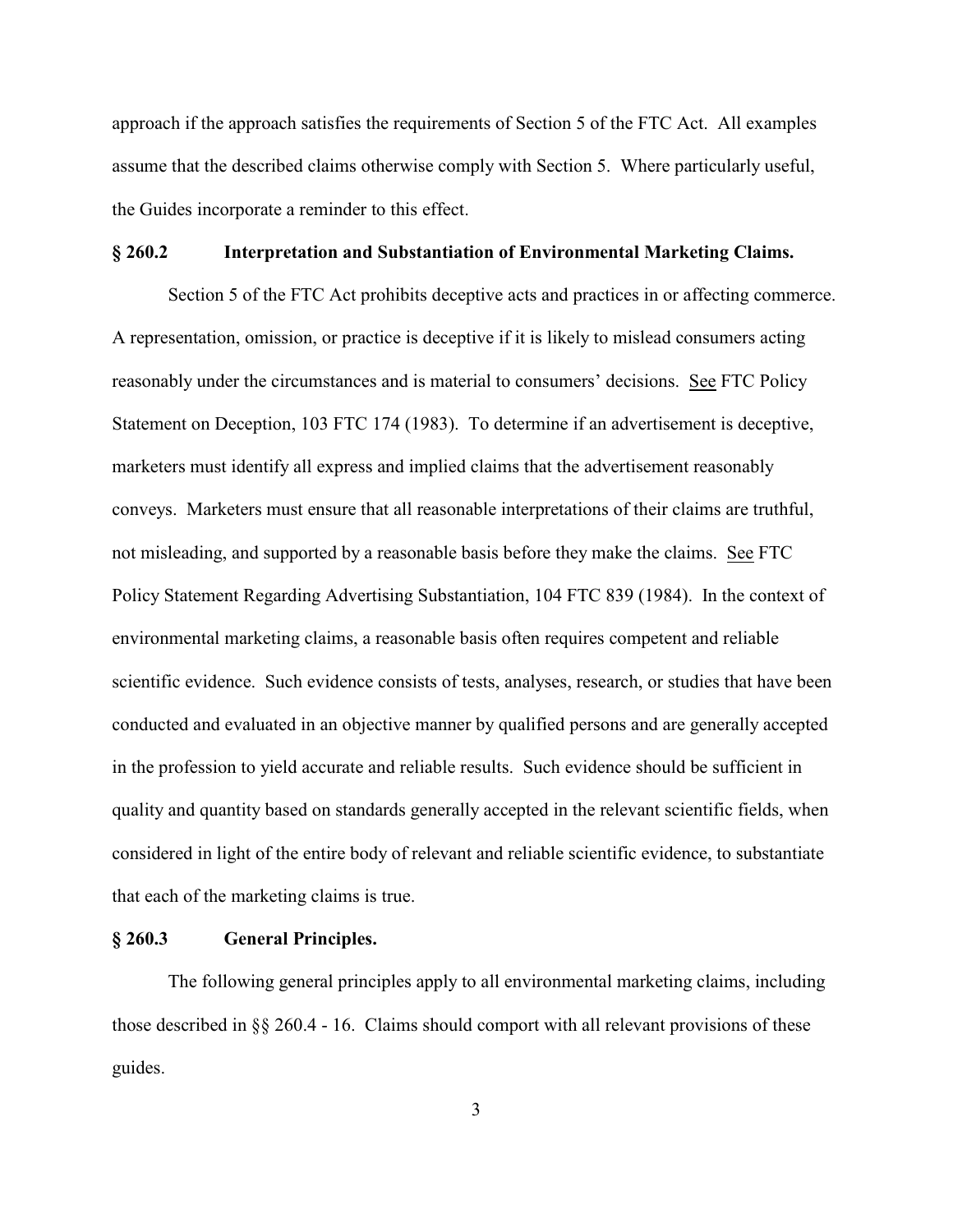(a) **Qualifications and disclosures**: To prevent deceptive claims, qualifications and disclosures should be clear, prominent, and understandable. To make disclosures clear and prominent, marketers should use plain language and sufficiently large type, should place disclosures in close proximity to the qualified claim, and should avoid making inconsistent statements or using distracting elements that could undercut or contradict the disclosure.

(b) **Distinction between benefits of product, package, and service**: Unless it is clear from the context, an environmental marketing claim should specify whether it refers to the product, the product's packaging, a service, or just to a portion of the product, package, or service. In general, if the environmental attribute applies to all but minor, incidental components of a product or package, the marketer need not qualify the claim to identify that fact. However, there may be exceptions to this general principle. For example, if a marketer makes an unqualified recyclable claim, and the presence of the incidental component significantly limits the ability to recycle the product, the claim would be deceptive.

**Example 1**: A plastic package containing a new shower curtain is labeled "recyclable" without further elaboration. Because the context of the claim does not make clear whether it refers to the plastic package or the shower curtain, the claim is deceptive if any part of either the package or the curtain, other than minor, incidental components, cannot be recycled.

**Example 2:** A soft drink bottle is labeled "recycled." The bottle is made entirely from recycled materials, but the bottle cap is not. Because the bottle cap is a minor, incidental component of the package, the claim is not deceptive.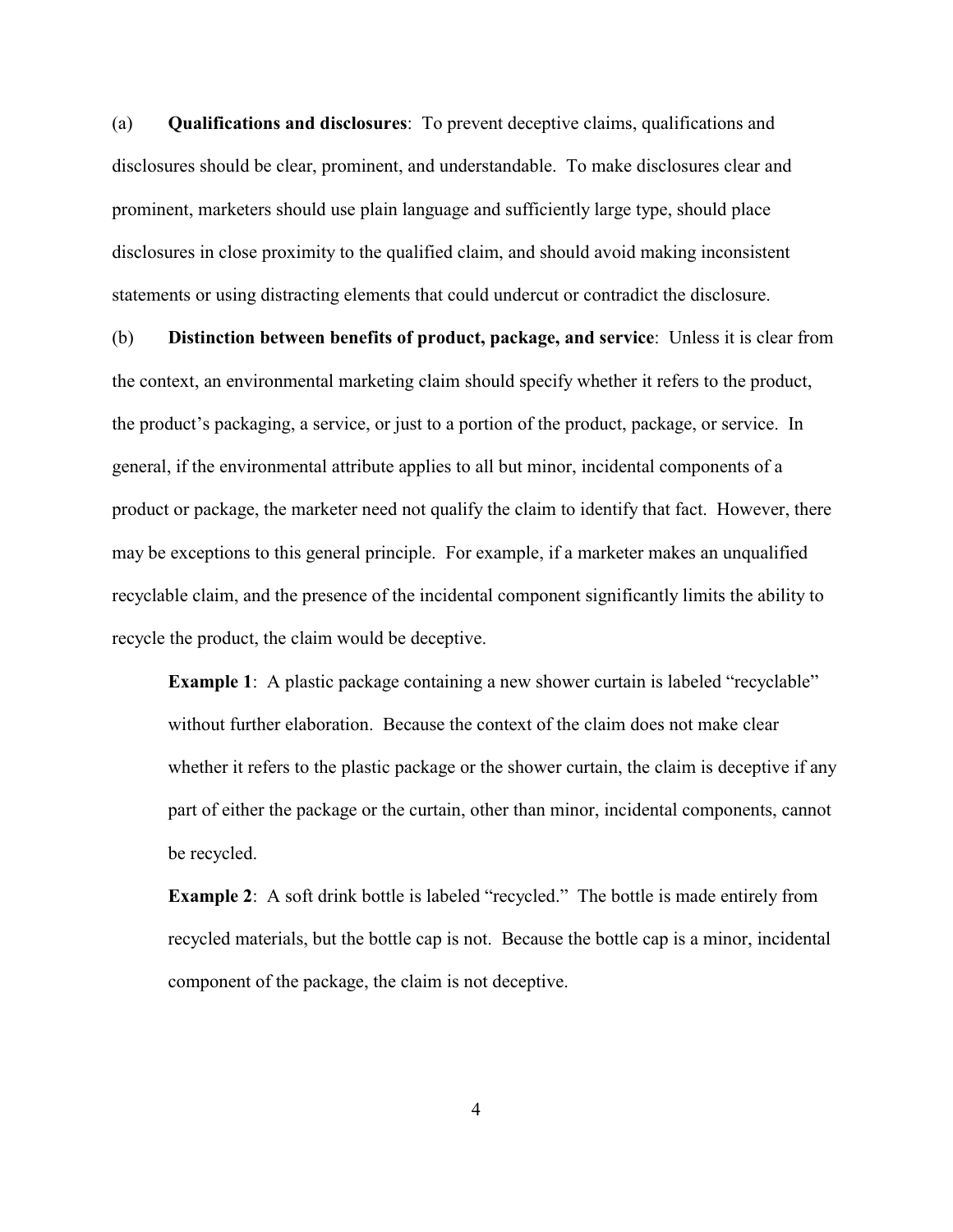(c) **Overstatement of environmental attribute**: An environmental marketing claim should not overstate, directly or by implication, an environmental attribute or benefit. Marketers should not state or imply environmental benefits if the benefits are negligible.

**Example 1:** An area rug is labeled "50% more recycled content than before." The manufacturer increased the recycled content of its rug from 2% recycled fiber to 3%. Although the claim is technically true, it likely conveys the false impression that the manufacturer has increased significantly the use of recycled fiber.

**Example 2:** A trash bag is labeled "recyclable" without qualification. Because trash bags ordinarily are not separated from other trash at the landfill or incinerator for recycling, they are highly unlikely to be used again for any purpose. Even if the bag is technically capable of being recycled, the claim is deceptive since it asserts an environmental benefit where no meaningful benefit exists.

(d) **Comparative claims**: Comparative environmental marketing claims should be clear to avoid consumer confusion about the comparison. Marketers should have substantiation for the comparison.

**Example 1**: An advertiser notes that its glass bathroom tiles contain "20% more" recycled content." Depending on the context, the claim could be a comparison either to the advertiser's immediately preceding product or to its competitors' products. The advertiser should have substantiation for both interpretations. Otherwise, the advertiser should make the basis for comparison clear, for example, by saying "20% more recycled content than our previous bathroom tiles."

**Example 2:** An advertiser claims that "our plastic diaper liner has the most recycled content." The diaper liner has more recycled content, calculated as a percentage of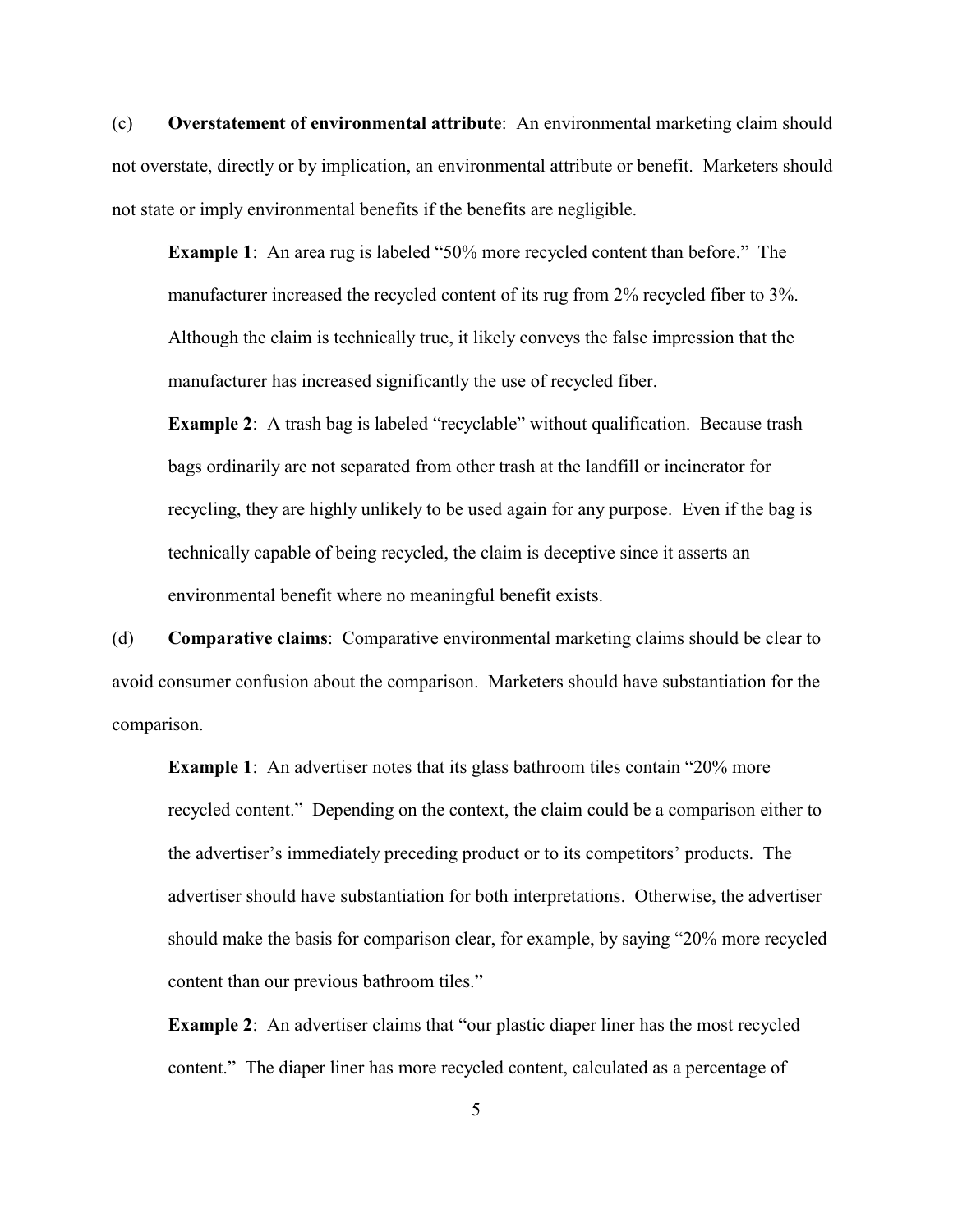weight, than any other on the market, although it is still well under 100%. The claim likely conveys that the product contains a significant percentage of recycled content and has significantly more recycled content than its competitors. If the advertiser cannot substantiate these messages, the claim would be deceptive.

**Example 3**: An advertiser claims that its packaging creates "less waste than the leading national brand." The advertiser implemented the source reduction several years ago and supported the claim by calculating the relative solid waste contributions of the two packages. The advertiser should have substantiation that the comparison remains accurate.

**Example 4:** A product is advertised as "environmentally preferable." This claim likely conveys that the product is environmentally superior to other products. Because it is highly unlikely that the marketer can substantiate the messages conveyed by this statement, this claim is deceptive. The claim would not be deceptive if the marketer accompanied it with clear and prominent language limiting the environmental superiority representation to the particular attributes for which the marketer has substantiation, provided the advertisement's context does not imply other deceptive claims. For example, the claim "Environmentally preferable: contains 50% recycled content compared to 20% for the leading brand" would not be deceptive.

#### **§ 260.4 General Environmental Benefit Claims**.

(a) It is deceptive to misrepresent, directly or by implication, that a product, package, or service offers a general environmental benefit.

(b) Unqualified general environmental benefit claims are difficult to interpret and likely convey a wide range of meanings. In many cases, such claims likely convey that the product,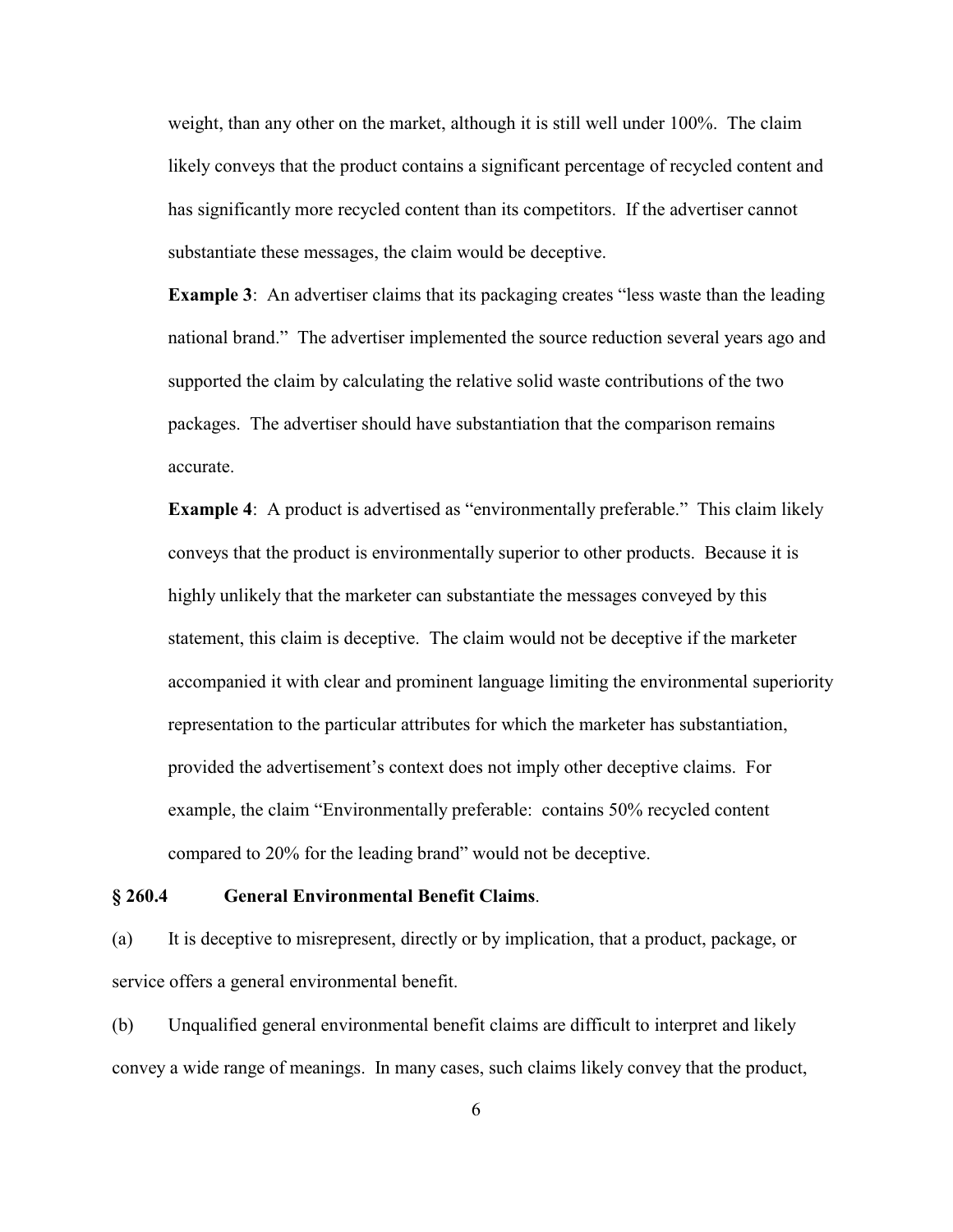package, or service has specific and far-reaching environmental benefits and may convey that the item or service has no negative environmental impact. Because it is highly unlikely that marketers can substantiate all reasonable interpretations of these claims, marketers should not make unqualified general environmental benefit claims.

(c) Marketers can qualify general environmental benefit claims to prevent deception about the nature of the environmental benefit being asserted. To avoid deception, marketers should use clear and prominent qualifying language that limits the claim to a specific benefit or benefits. Marketers should not imply that any specific benefit is significant if it is, in fact, negligible. If a qualified general claim conveys that a product is more environmentally beneficial overall because of the particular touted benefit(s), marketers should analyze trade-offs resulting from the benefit(s) to determine if they can substantiate this claim.

(d) Even if a marketer explains, and has substantiation for, the product's specific environmental attributes, this explanation will not adequately qualify a general environmental benefit claim if the advertisement otherwise implies deceptive claims. Therefore, marketers should ensure that the advertisement's context does not imply deceptive environmental claims.

**Example 1**: The brand name "Eco-friendly" likely conveys that the product has farreaching environmental benefits and may convey that the product has no negative environmental impact. Because it is highly unlikely that the marketer can substantiate these claims, the use of such a brand name is deceptive. A claim, such as "Eco-friendly: made with recycled materials," would not be deceptive if: (1) the statement "made with recycled materials" is clear and prominent; (2) the marketer can substantiate that the entire product or package, excluding minor, incidental components, is made from recycled material; (3) making the product with recycled materials makes the product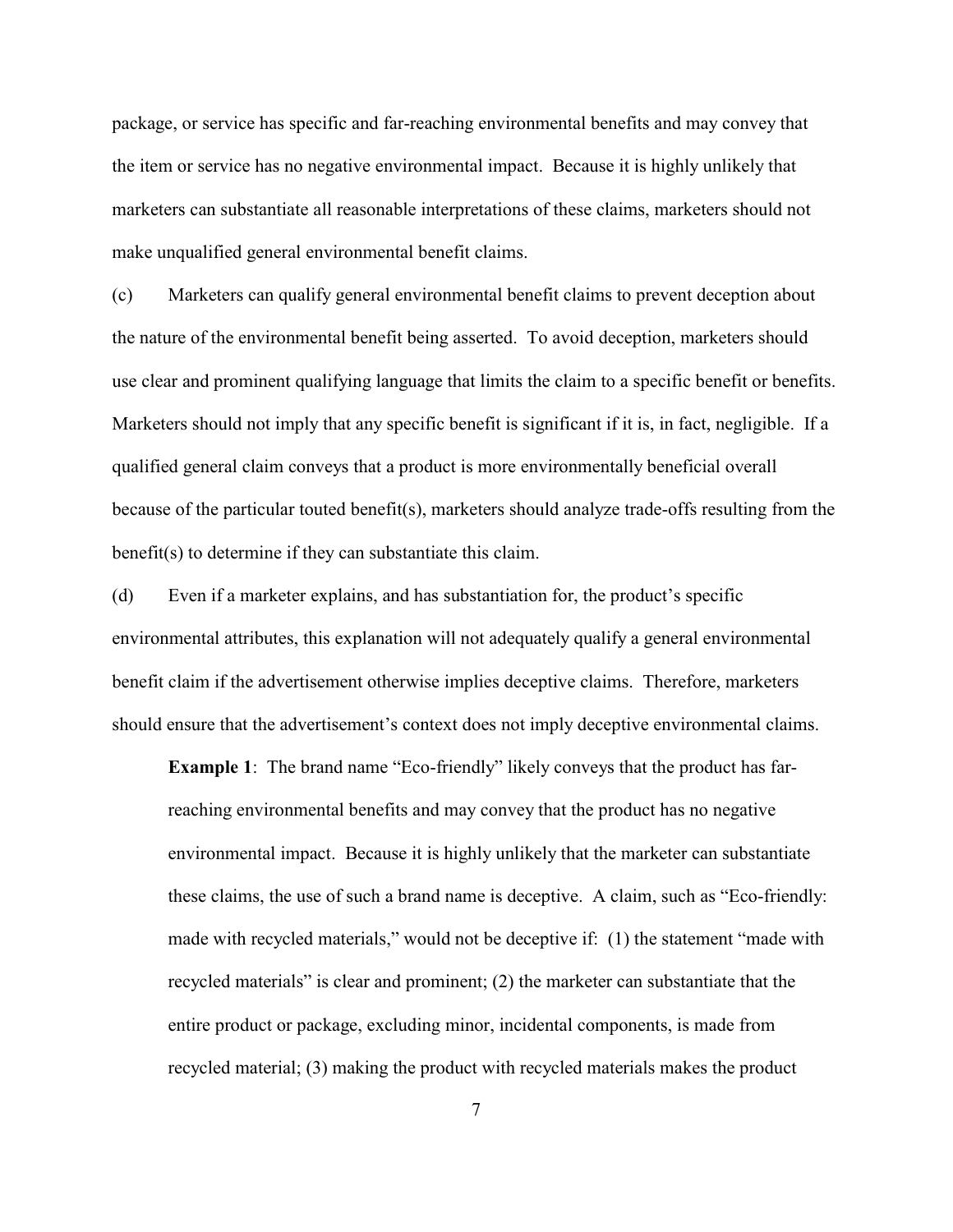more environmentally beneficial overall; and (4) the advertisement's context does not imply other deceptive claims.

**Example 2:** A marketer states that its packaging is now "Greener than our previous packaging." The packaging weighs 15% less than previous packaging, but it is not recyclable nor has it been improved in any other material respect. The claim is deceptive because reasonable consumers likely would interpret "Greener" in this context to mean that other significant environmental aspects of the packaging also are improved over previous packaging. A claim stating "Greener than our previous packaging" accompanied by clear and prominent language such as, "We've reduced the weight of our packaging by 15%," would not be deceptive, provided that reducing the packaging's weight makes the product more environmentally beneficial overall and the advertisement's context does not imply other deceptive claims.

**Example 3**: A marketer's advertisement features a picture of a laser printer in a bird's nest balancing on a tree branch, surrounded by a dense forest. In green type, the marketer states, "Buy our printer. Make a change." Although the advertisement does not expressly claim that the product has environmental benefits, the featured images, in combination with the text, likely convey that the product has far-reaching environmental benefits and may convey that the product has no negative environmental impact. Because it is highly unlikely that the marketer can substantiate these claims, this advertisement is deceptive.

**Example 4**: A manufacturer's website states, "Eco-smart gas-powered lawn mower with improved fuel efficiency!" The manufacturer increased the fuel efficiency by 1/10 of a percent. Although the manufacturer's claim that it has improved its fuel efficiency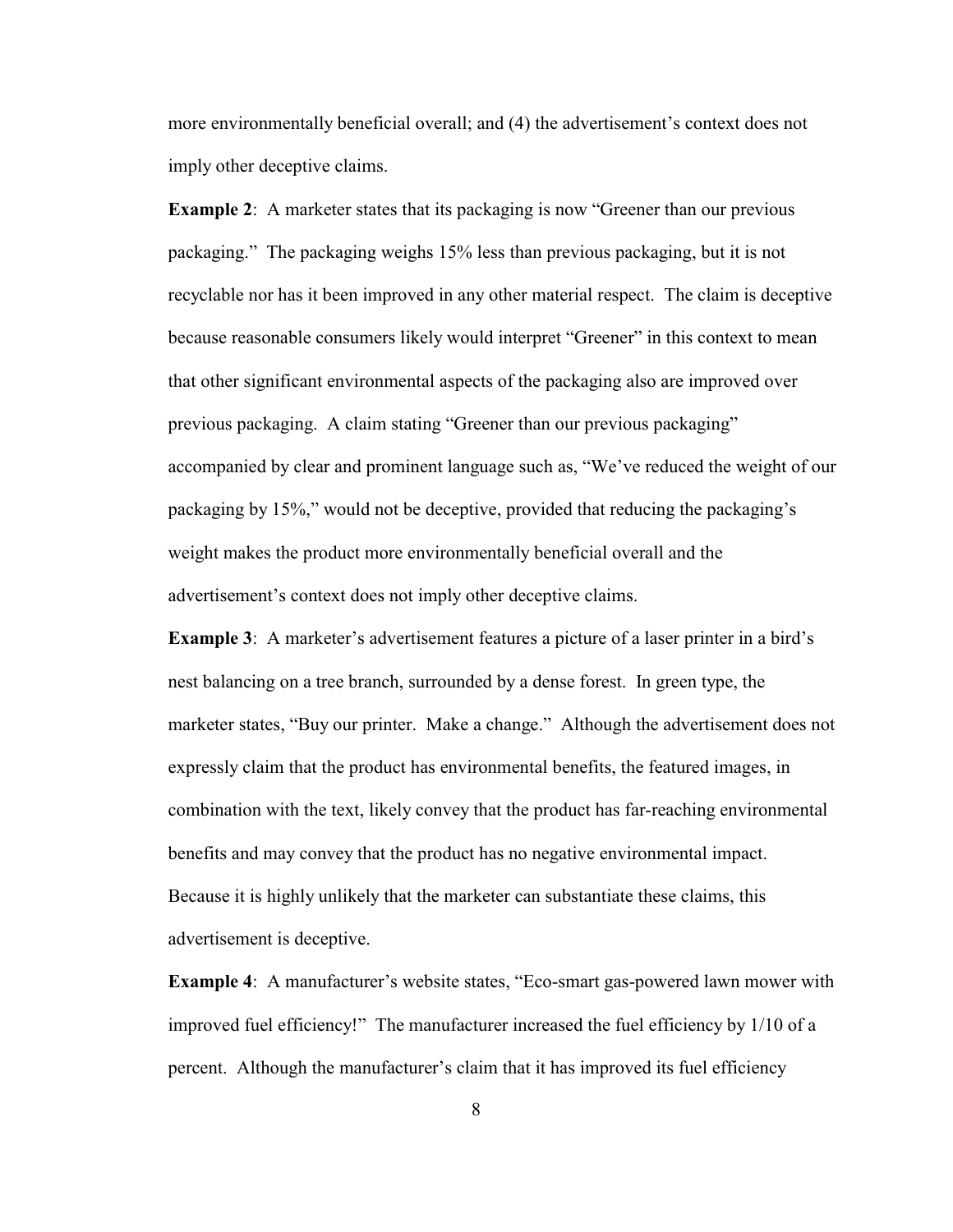technically is true, it likely conveys the false impression that the manufacturer has significantly increased the mower's fuel efficiency.

**Example 5:** A marketer reduces the weight of its plastic beverage bottles. The bottles' labels state: "Environmentally-friendly improvement. 25% less plastic than our previous packaging." The plastic bottles are 25 percent lighter but otherwise are no different. The advertisement conveys that the bottles are more environmentally beneficial overall because of the source reduction. To substantiate this claim, the marketer likely can analyze the impacts of the source reduction without evaluating environmental impacts throughout the packaging's life cycle. If, however, manufacturing the new bottles significantly alters environmental attributes earlier or later in the bottles' life cycle, i.e., manufacturing the bottles requires more energy or a different kind of plastic, then a more comprehensive analysis may be appropriate.

# **§ 260.5 Carbon Offsets.**

(a) Given the complexities of carbon offsets, sellers should employ competent and reliable scientific and accounting methods to properly quantify claimed emission reductions and to ensure that they do not sell the same reduction more than one time.

(b) It is deceptive to misrepresent, directly or by implication, that a carbon offset represents emission reductions that have already occurred or will occur in the immediate future. To avoid deception, marketers should clearly and prominently disclose if the carbon offset represents emission reductions that will not occur for two years or longer.

(c) It is deceptive to claim, directly or by implication, that a carbon offset represents an emission reduction if the reduction, or the activity that caused the reduction, was required by law.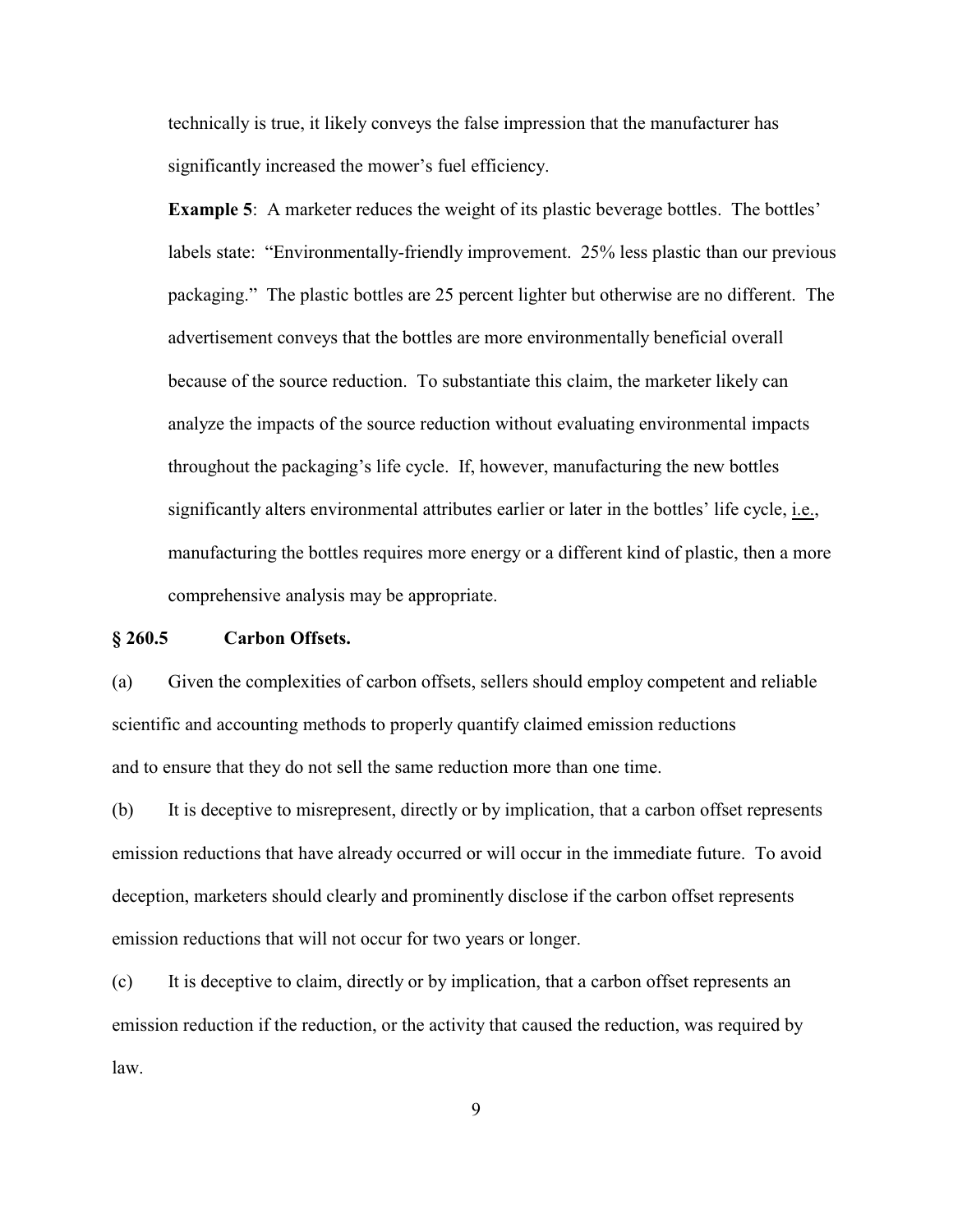**Example 1**: On its website, an online travel agency invites consumers to purchase offsets to "neutralize the carbon emissions from your flight." The proceeds from the offset sales fund future projects that will not reduce greenhouse gas emissions for two years. The claim likely conveys that the emission reductions either already have occurred or will occur in the near future. Therefore, the advertisement is deceptive. It would not be deceptive if the agency's website stated "Offset the carbon emissions from your flight by funding new projects that will begin reducing emissions in two years."

**Example 2:** An offset provider claims that its product "will offset your own 'dirty' driving habits." The offset is based on methane capture at a landfill facility. State law requires this facility to capture all methane emitted from the landfill. The claim is deceptive because the emission reduction would have occurred regardless of whether consumers purchased the offsets.

#### **§ 260.6 Certifications and Seals of Approval.**

(a) It is deceptive to misrepresent, directly or by implication, that a product, package, or service has been endorsed or certified by an independent third party.

(b) A marketer's use of the name, logo, or seal of approval of a third-party certifier or organization may be an endorsement, which should meet the criteria for endorsements provided in the FTC's Endorsement Guides, 16 C.F.R. Part 255, including Definitions (§ 255.0), General Considerations (§ 255.1), Expert Endorsements (§ 255.3), Endorsements by Organizations  $(\S 255.4)$ , and Disclosure of Material Connections  $(\S 255.5)^{1}$ .

 $1$  The examples in this section assume that the certifiers' endorsements meet the criteria provided in the Expert Endorsements (255.3) and Endorsements by Organizations (255.4) sections of the Endorsement Guides.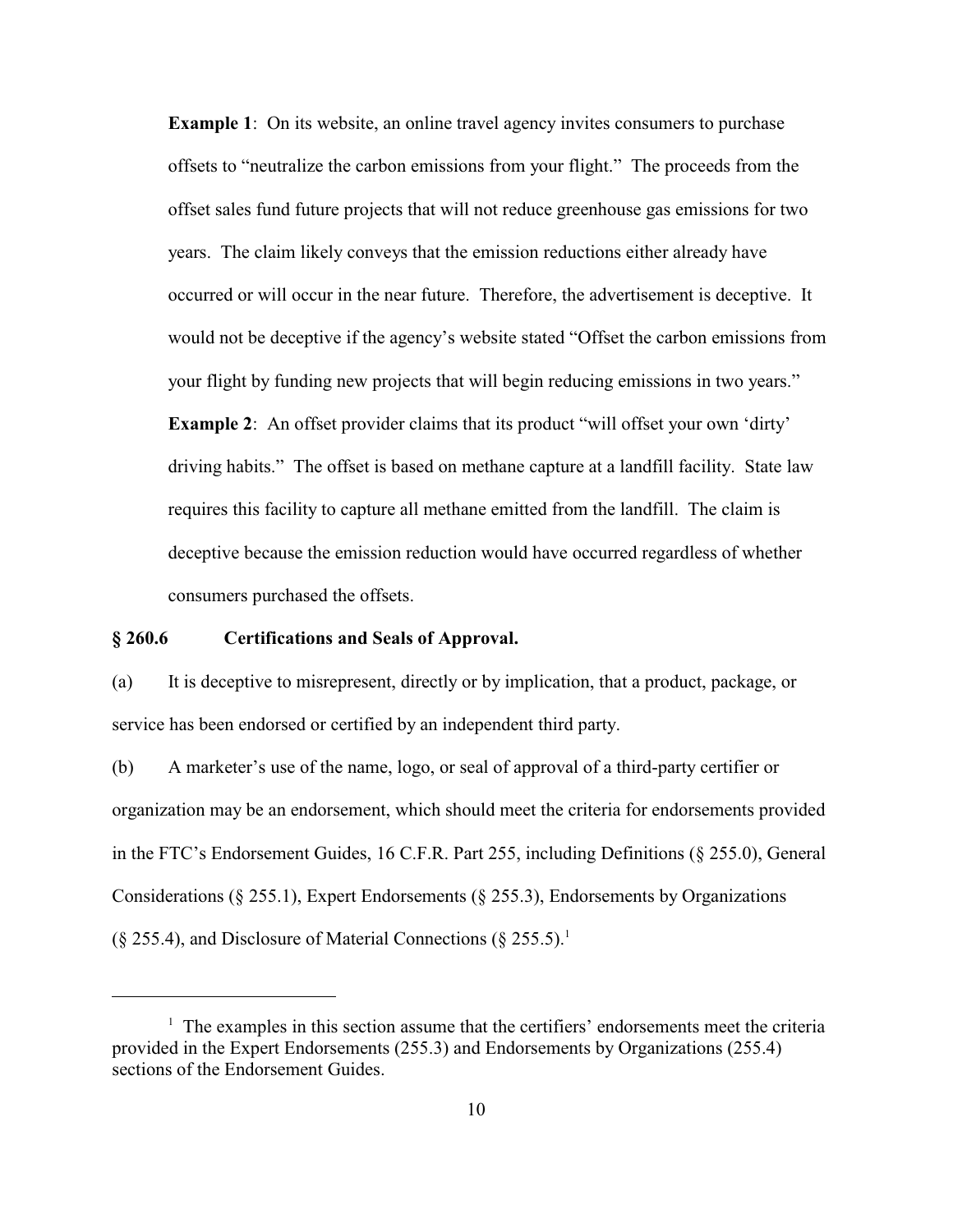(c) Third-party certification does not eliminate a marketer's obligation to ensure that it has substantiation for all claims reasonably communicated by the certification.

(d) A marketer's use of an environmental certification or seal of approval likely conveys that the product offers a general environmental benefit (see  $\S$  260.4) if the certification or seal does not convey the basis for the certification or seal, either through the name or some other means. Because it is highly unlikely that marketers can substantiate general environmental benefit claims, marketers should not use environmental certifications or seals that do not convey the basis for the certification.

(e) Marketers can qualify general environmental benefit claims conveyed by environmental certifications and seals of approval to prevent deception about the nature of the environmental benefit being asserted. To avoid deception, marketers should use clear and prominent qualifying language that clearly conveys that the certification or seal refers only to specific and limited benefits.

**Example 1:** An advertisement for paint features a "GreenLogo" seal and the statement "GreenLogo for Environmental Excellence." This advertisement likely conveys that: (1) the GreenLogo seal is awarded by an independent, third-party certifier with appropriate expertise in evaluating the environmental attributes of paint; and (2) the product has far-reaching environmental benefits. If the paint manufacturer awarded the seal to its own product, and no independent, third-party certifier objectively evaluated the paint using independent standards, the claim would be deceptive. The claim would not be deceptive if the marketer accompanied the seal with clear and prominent language: (1) indicating that the marketer awarded the GreenLogo seal to its own product; and (2) clearly conveying that the award refers only to specific and limited benefits.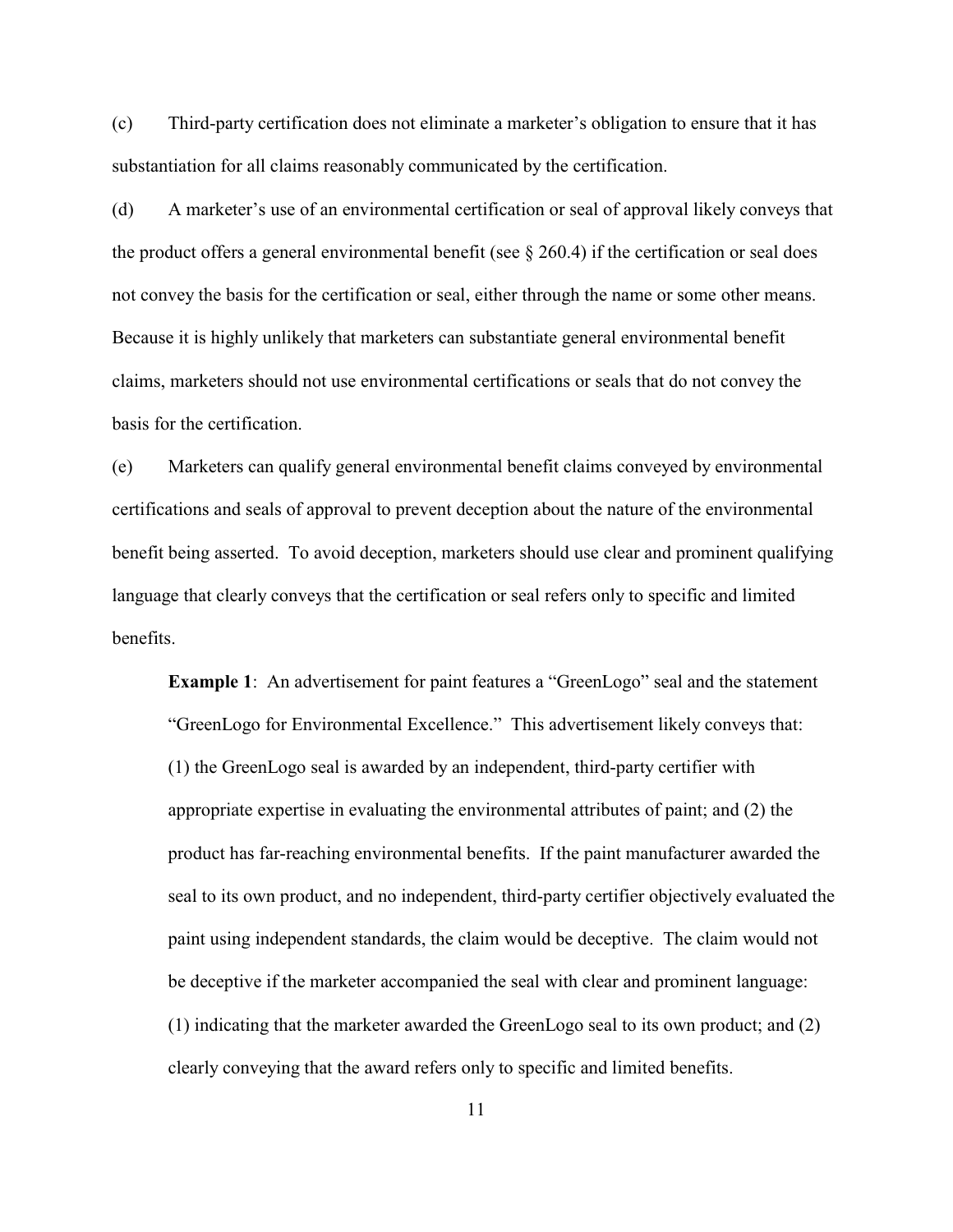**Example 2:** A manufacturer advertises its product as "certified by the American Institute of Degradable Materials." Because the advertisement does not mention that the American Institute of Degradable Materials ("AIDM") is an industry trade association, the certification likely conveys that it was awarded by an independent certifier. To be certified, marketers must meet standards that have been developed and maintained by a voluntary consensus standard body.<sup>2</sup> An independent auditor applies these standards objectively. This advertisement likely is not deceptive if the manufacturer complies with § 260.8 of the Guides (Degradable Claims) because the certification is based on independently-developed and -maintained standards and an independent auditor applies the standards objectively.

**Example 3**: A product features a seal of approval from "The Forest Products Industry Association," an industry certifier with appropriate expertise in evaluating the environmental attributes of paper products. Because it is clear from the certifier's name that the product has been certified by an industry certifier, the certification likely does not convey that it was awarded by an independent certifier. The use of the seal likely is not deceptive provided that the advertisement does not imply other deceptive claims.

<sup>&</sup>lt;sup>2</sup> Voluntary consensus standard bodies are "organizations which plan, develop, establish, or coordinate voluntary consensus standards using agreed-upon procedures. . . . A voluntary consensus standards body is defined by the following attributes: (i) openness, (ii) balance of interest, (iii) due process, (iv) an appeals process, (v) consensus, which is defined as general agreement, but not necessarily unanimity, and includes a process for attempting to resolve objections by interested parties, as long as all comments have been fairly considered, each objector is advised of the disposition of his or her objection(s) and the reasons why, and the consensus members are given an opportunity to change their votes after reviewing the comments." Memorandum for Heads of Executive Departments and Agencies on Federal Participation in the Development and Use of Voluntary Consensus Assessment Activities, February 10, 1998, Circular No. A-119 Revised, Office of Management and Budget at [www.whitehouse.gov/omb/circulars\\_a119](http://www.whitehouse.gov/omb/circulars_a119).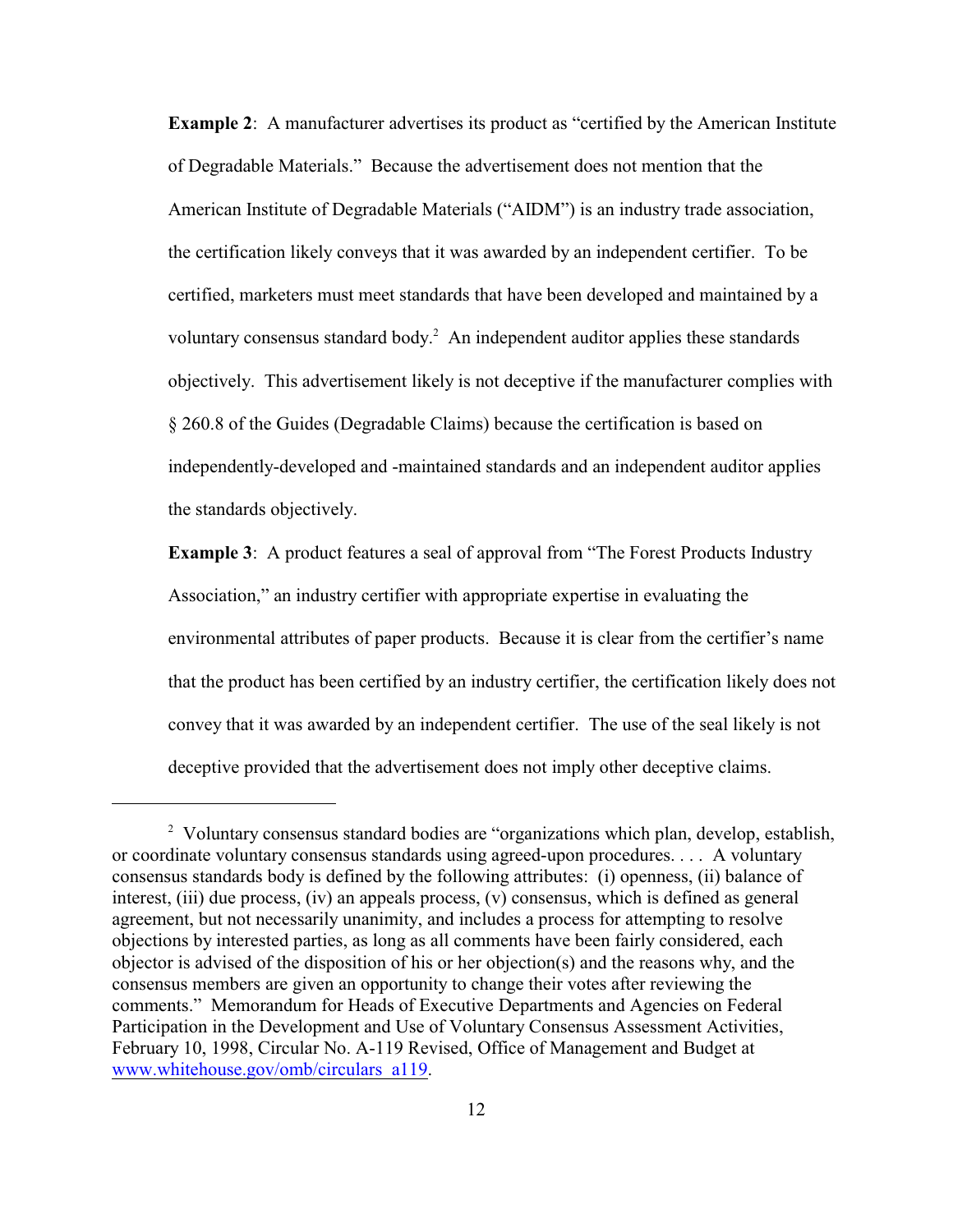**Example 4**: A marketer's package features a seal of approval with the text "Certified Non-Toxic." The seal is awarded by a certifier with appropriate expertise in evaluating ingredient safety and potential toxicity. It applies standards developed by a voluntary consensus standard body. Although non-industry members comprise a majority of the certifier's board, an industry veto could override any proposed changes to the standards. This certification likely conveys that the product is certified by an independent organization. This claim would be deceptive because industry members can veto any proposed changes to the standards.

**Example 5:** A marketer's industry sales brochure for overhead lighting features a seal with the text "EcoFriendly Building Association" to show that the marketer is a member of that organization. Although the lighting manufacturer is, in fact, a member, this association has not evaluated the environmental attributes of the marketer's product. This advertisement would be deceptive because it likely conveys that the EcoFriendly Building Association evaluated the product through testing or other objective standards. It also is likely to convey that the lighting has far-reaching environmental benefits. The use of the seal would not be deceptive if the manufacturer accompanies it with clear and prominent qualifying language: (1) indicating that the seal refers to the company's membership only and that the association did not evaluate the product's environmental attributes; and (2) limiting the general environmental benefit representations, both express and implied, to the particular product attributes for which the marketer has substantiation. For example, the marketer could state: "Although we are a member of the EcoFriendly Building Association, it has not evaluated this product. Our lighting is made from 100 percent recycled metal and uses energy efficient LED technology."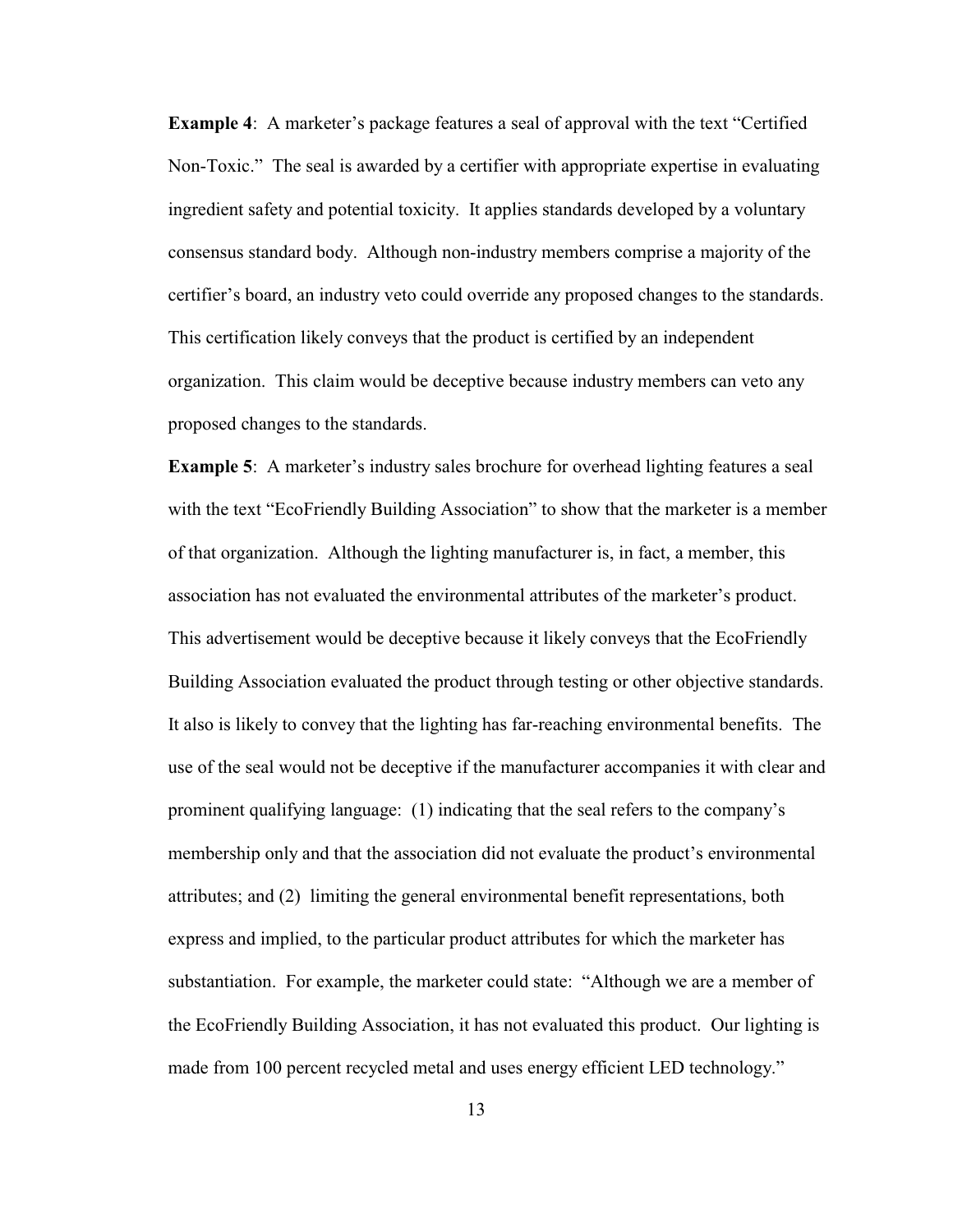**Example 6**: A product label contains an environmental seal, either in the form of a globe icon or a globe icon with the text "EarthSmart." EarthSmart is an independent, thirdparty certifier with appropriate expertise in evaluating chemical emissions of products. While the marketer meets EarthSmart's standards for reduced chemical emissions during product usage, the product has no other specific environmental benefits. Either seal likely conveys that the product has far-reaching environmental benefits, and that EarthSmart certified the product for all of these benefits. If the marketer cannot substantiate these claims, the use of the seal would be deceptive. The seal would not be deceptive if the marketer accompanied it with clear and prominent language clearly conveying that the certification refers only to specific and limited benefits. For example, the marketer could state next to the globe icon: "EarthSmart certifies that this product meets EarthSmart standards for reduced chemical emissions during product usage." Alternatively, the claim would not be deceptive if the EarthSmart environmental seal itself stated: "EarthSmart Certified for reduced chemical emissions during product usage."

**Example 7:** A one-quart bottle of window cleaner features a seal with the text "Environment Approved," granted by an independent, third-party certifier with appropriate expertise. The certifier granted the seal after evaluating 35 environmental attributes. This seal likely conveys that the product has far-reaching environmental benefits and that Environment Approved certified the product for all of these benefits and therefore is likely deceptive. The seal would likely not be deceptive if the marketer accompanied it with clear and prominent language clearly conveying that the seal refers only to specific and limited benefits. For example, the seal could state: "Virtually all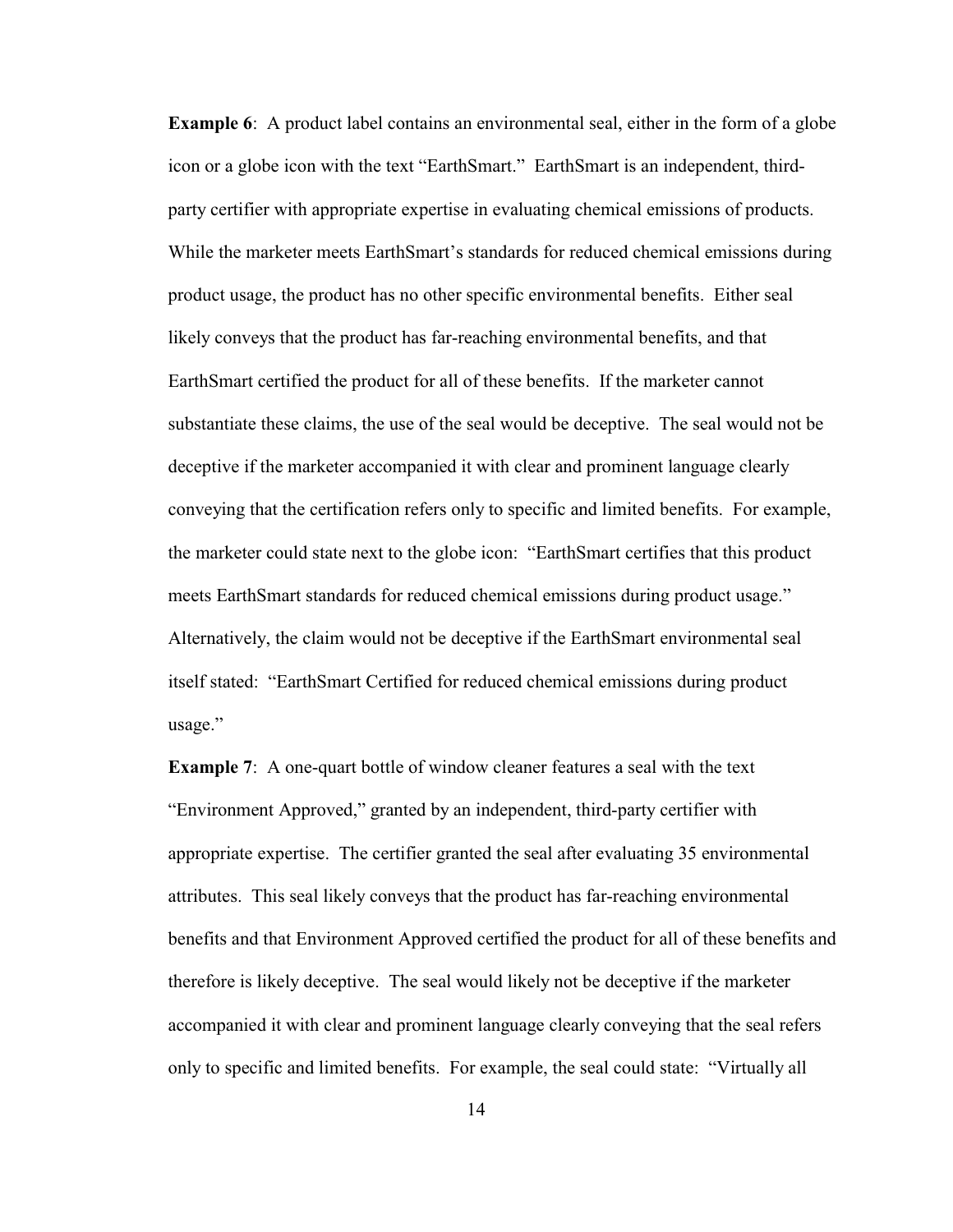products impact the environment. For details on which attributes we evaluated, go to [a website that discusses this product]." The referenced webpage provides a detailed summary of the examined environmental attributes. A reference to a website is appropriate because the additional information provided on the website is not necessary to prevent the advertisement from being misleading. As always, the marketer also should ensure that the advertisement does not imply other deceptive claims, and that the certifier's criteria are sufficiently rigorous to substantiate all material claims reasonably communicated by the certification.

**Example 8:** Great Paper Company sells photocopy paper with packaging that has a seal of approval from the No Chlorine Products Association, a non-profit third-party association. Great Paper Company paid the No Chlorine Products Association a reasonable fee for the certification. Consumers would reasonably expect that marketers have to pay for certification. Therefore, there are no material connections between Great Paper Company and the No Chlorine Products Association. The claim would not be deceptive.

#### **§ 260.7 Compostable Claims**.

(a) It is deceptive to misrepresent, directly or by implication, that a product or package is compostable.

(b) A marketer claiming that an item is compostable should have competent and reliable scientific evidence that all the materials in the item will break down into, or otherwise become part of, usable compost (e.g., soil-conditioning material, mulch) in a safe and timely manner (i.e., in approximately the same time as the materials with which it is composted) in an appropriate composting facility, or in a home compost pile or device.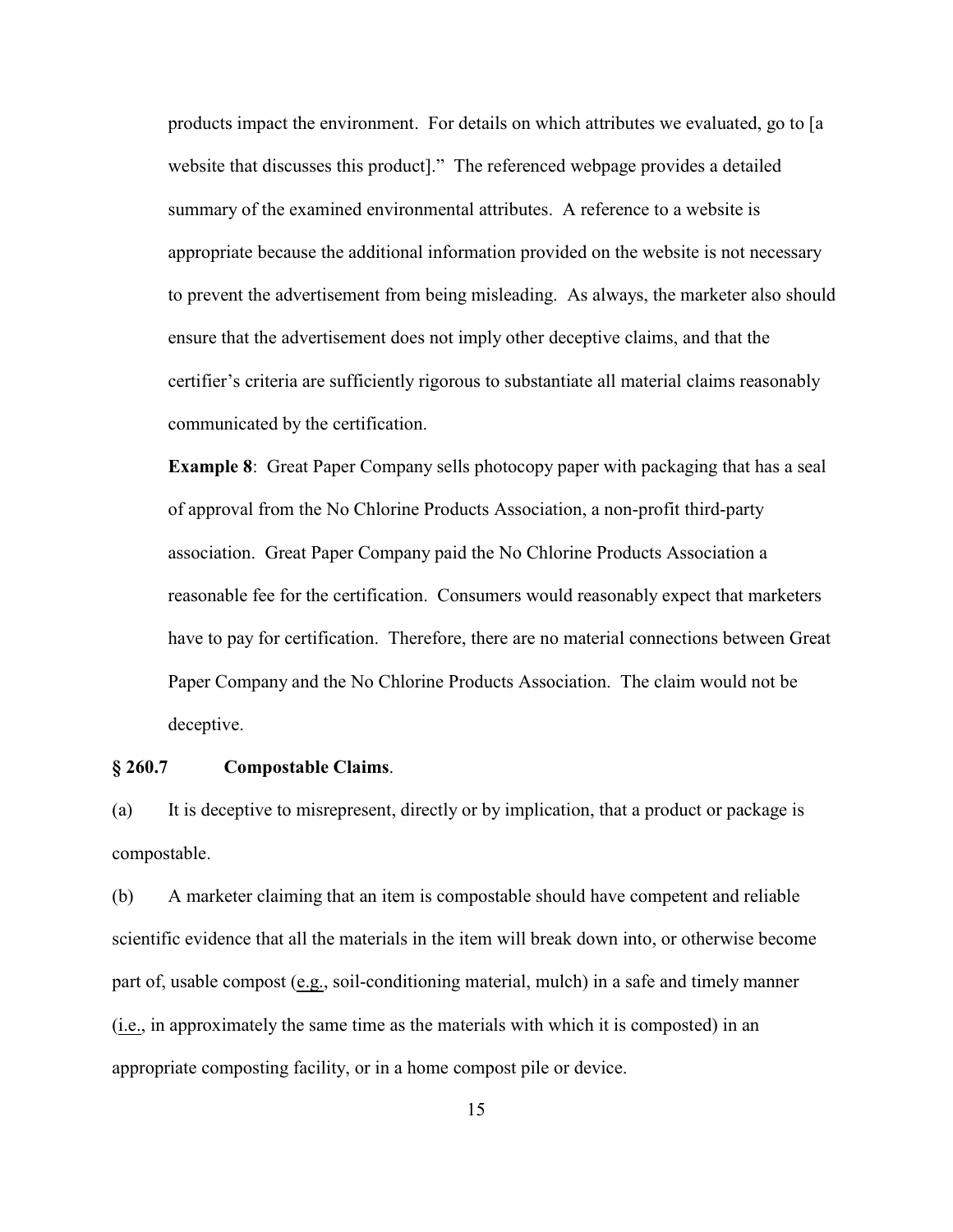(c) A marketer should clearly and prominently qualify compostable claims to the extent necessary to avoid deception if: (1) the item cannot be composted safely or in a timely manner in a home compost pile or device; or (2) the claim misleads reasonable consumers about the environmental benefit provided when the item is disposed of in a landfill.

(d) To avoid deception about the limited availability of municipal or institutional composting facilities, a marketer should clearly and prominently qualify compostable claims if such facilities are not available to a substantial majority of consumers or communities where the item is sold.

**Example 1**: A manufacturer indicates that its unbleached coffee filter is compostable. The unqualified claim is not deceptive, provided the manufacturer has substantiation that the filter can be converted safely to usable compost in a timely manner in a home compost pile or device. If so, the extent of local municipal or institutional composting facilities is irrelevant.

**Example 2**: A garden center sells grass clipping bags labeled as "Compostable in California Municipal Yard Trimmings Composting Facilities." When the bags break down, however, they release toxins into the compost. The claim is deceptive if the presence of these toxins prevents the compost from being usable.

**Example 3**: A manufacturer makes an unqualified claim that its package is compostable. Although municipal or institutional composting facilities exist where the product is sold, the package will not break down into usable compost in a home compost pile or device. To avoid deception, the manufacturer should clearly and prominently disclose that the package is not suitable for home composting.

**Example 4**: Nationally marketed lawn and leaf bags state "compostable" on each bag. The bags also feature text disclosing that the bag is not designed for use in home compost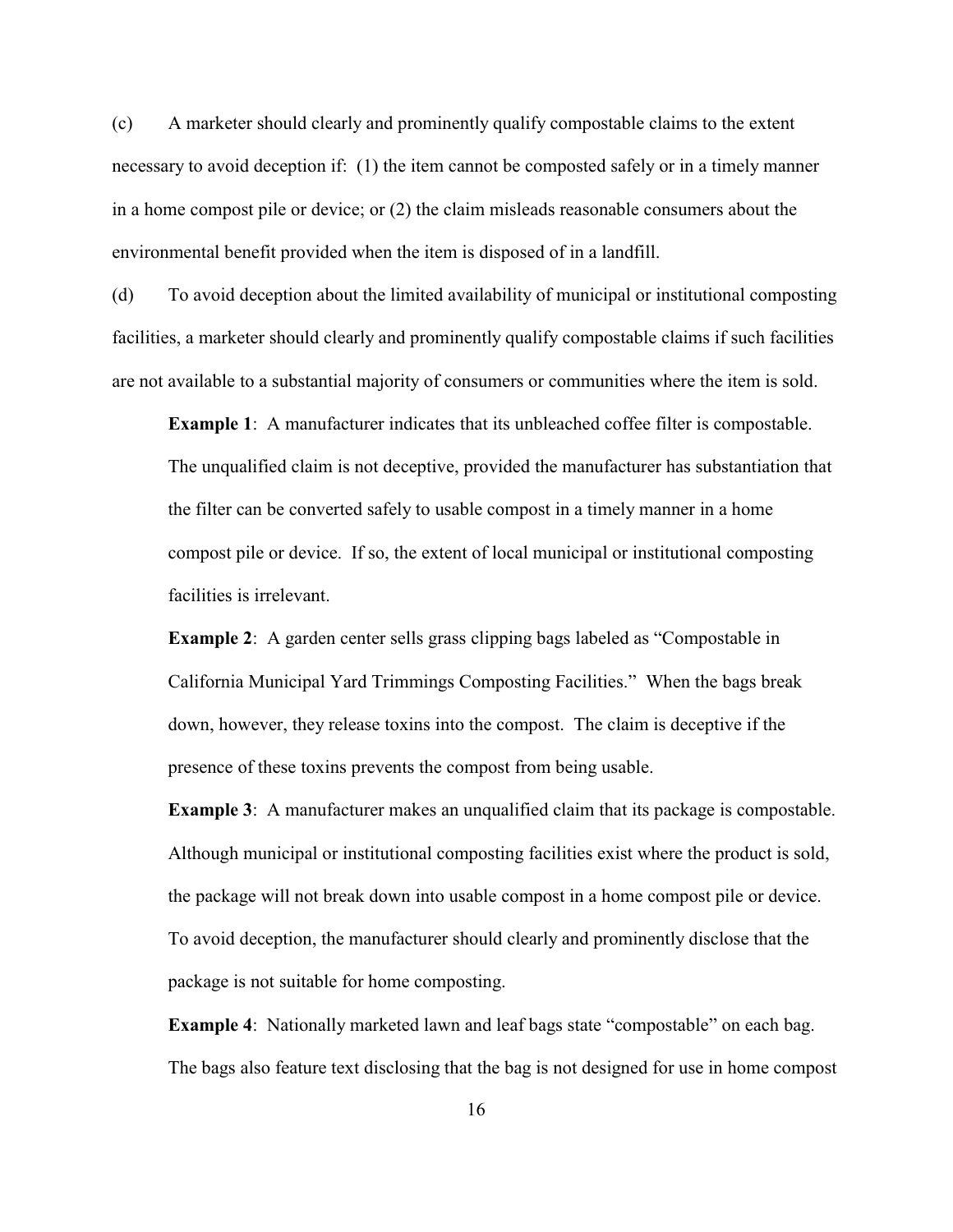piles. Yard trimmings programs in many communities compost these bags, but such programs are not available to a substantial majority of consumers or communities where the bag is sold. The claim is deceptive because it likely conveys that composting facilities are available to a substantial majority of consumers or communities. To avoid deception, the marketer should clearly and prominently indicate the limited availability of such programs. A marketer could state "Appropriate facilities may not exist in your area," or provide the approximate percentage of communities or consumers for which such programs are available.

**Example 5**: A manufacturer sells a disposable diaper that states, "This diaper can be composted if your community is one of the 50 that have composting facilities." The claim is not deceptive if composting facilities are available as claimed and the manufacturer has substantiation that the diaper can be converted safely to usable compost in solid waste composting facilities.

**Example 6**: A manufacturer markets yard trimmings bags only to consumers residing in particular geographic areas served by county yard trimmings composting programs. The bags meet specifications for these programs and are labeled, "Compostable Yard Trimmings Bag for County Composting Programs." The claim is not deceptive. Because the bags are compostable where they are sold, a qualification is not needed to indicate the limited availability of composting facilities.

#### **§ 260.8 Degradable Claims**.

(a) It is deceptive to misrepresent, directly or by implication, that a product or package is degradable, biodegradable, oxo-degradable, oxo-biodegradable, or photodegradable. The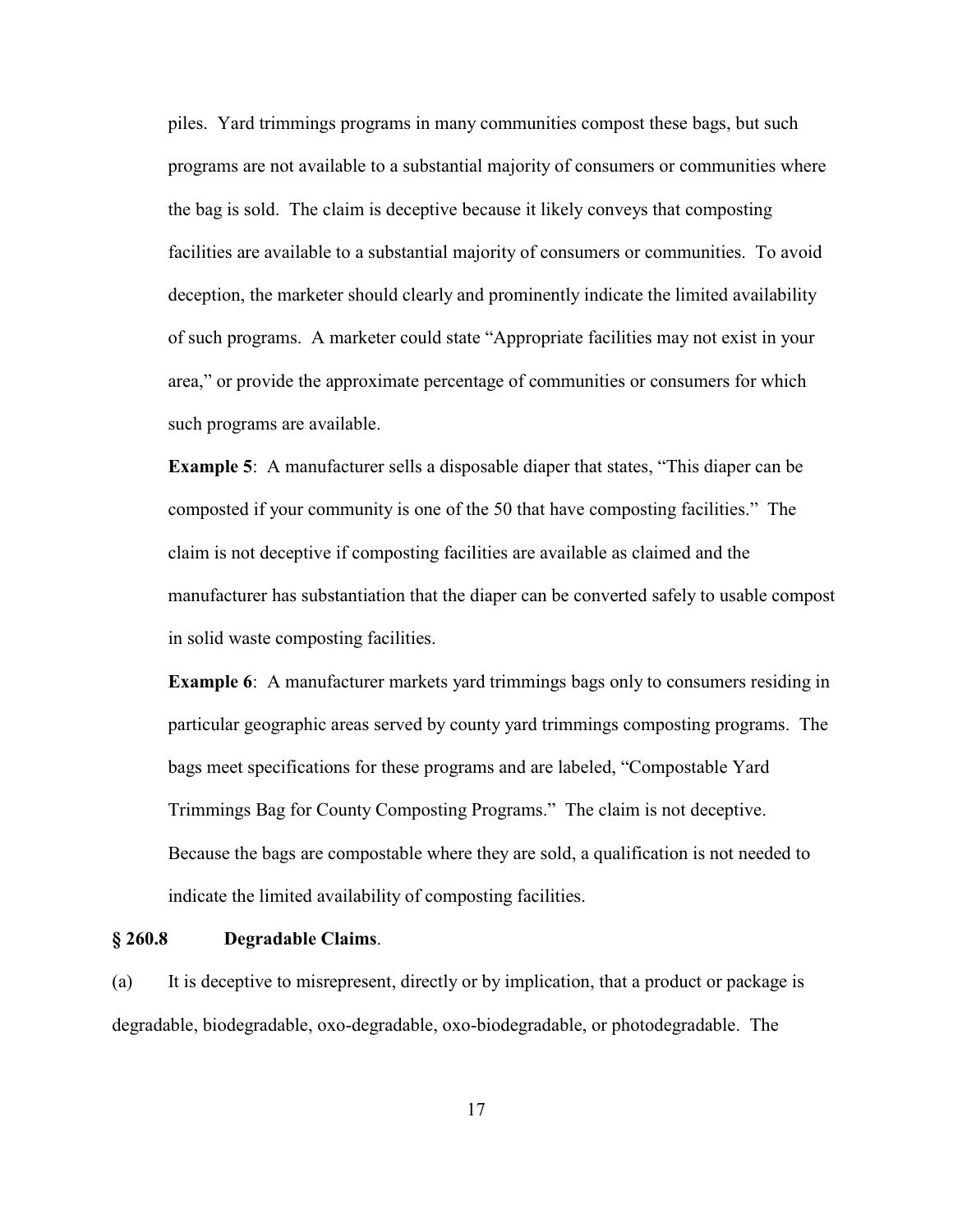following guidance for degradable claims also applies to biodegradable, oxo-degradable, oxobiodegradable, and photodegradable claims.

(b) A marketer making an unqualified degradable claim should have competent and reliable scientific evidence that the entire item will completely break down and return to nature (i.e., decompose into elements found in nature) within a reasonably short period of time after customary disposal.

(c) It is deceptive to make an unqualified degradable claim for items entering the solid waste stream if the items do not completely decompose within one year after customary disposal. Unqualified degradable claims for items that are customarily disposed in landfills, incinerators, and recycling facilities are deceptive because these locations do not present conditions in which complete decomposition will occur within one year.

(d) Degradable claims should be qualified clearly and prominently to the extent necessary to avoid deception about: (1) the product's or package's ability to degrade in the environment where it is customarily disposed; and (2) the rate and extent of degradation.

**Example 1**: A marketer advertises its trash bags using an unqualified "degradable" claim. The marketer relies on soil burial tests to show that the product will decompose in the presence of water and oxygen. Consumers, however, place trash bags into the solid waste stream, which customarily terminates in incineration facilities or landfills where they will not degrade within one year. The claim is, therefore, deceptive.

**Example 2**: A marketer advertises a commercial agricultural plastic mulch film with the claim "Photodegradable," and clearly and prominently qualifies the term with the phrase "Will break down into small pieces if left uncovered in sunlight." The advertiser possesses competent and reliable scientific evidence that within one year, the product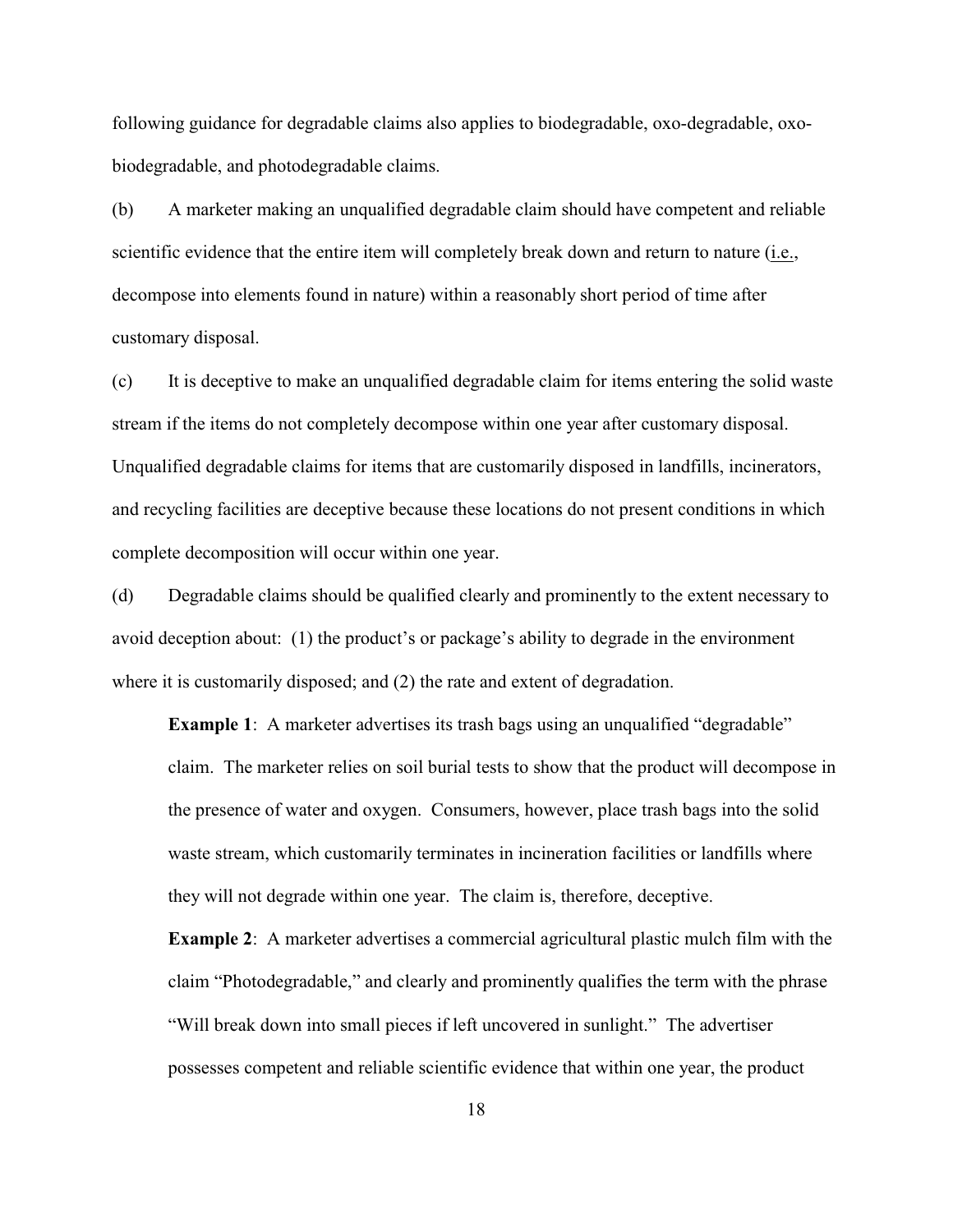will break down, after being exposed to sunlight, into sufficiently small pieces to become part of the soil. Thus, the qualified claim is not deceptive. Because the claim is qualified to indicate the limited extent of breakdown, the advertiser need not meet the consumer expectations for an unqualified photodegradable claim, i.e., that the product will not only break down, but also will decompose into elements found in nature.

**Example 3**: A marketer advertises its shampoo as "biodegradable" without qualification. The advertisement makes clear that only the shampoo, and not the bottle, is biodegradable. The marketer has competent and reliable scientific evidence demonstrating that the shampoo, which is customarily disposed in sewage systems, will break down and decompose into elements found in nature in a reasonably short period of time in the sewage system environment. Therefore, the claim is not deceptive.

**Example 4**: A plastic six-pack ring carrier is marked with a small diamond. Several state laws require that the carriers be marked with this symbol to indicate that they meet certain degradability standards if the carriers are littered. The use of the diamond by itself, in an inconspicuous location, does not constitute a degradable claim. Consumers are unlikely to interpret an inconspicuous diamond symbol, without more, as an unqualified photodegradable claim.<sup>3</sup>

**Example 5**: A fiber pot containing a plant is labeled "biodegradable." The pot is customarily buried in the soil along with the plant. Once buried, the pot fully

<sup>&</sup>lt;sup>3</sup> The Guides' treatment of unqualified degradable claims is intended to help prevent deception and is not intended to establish performance standards to ensure the degradability of products when littered.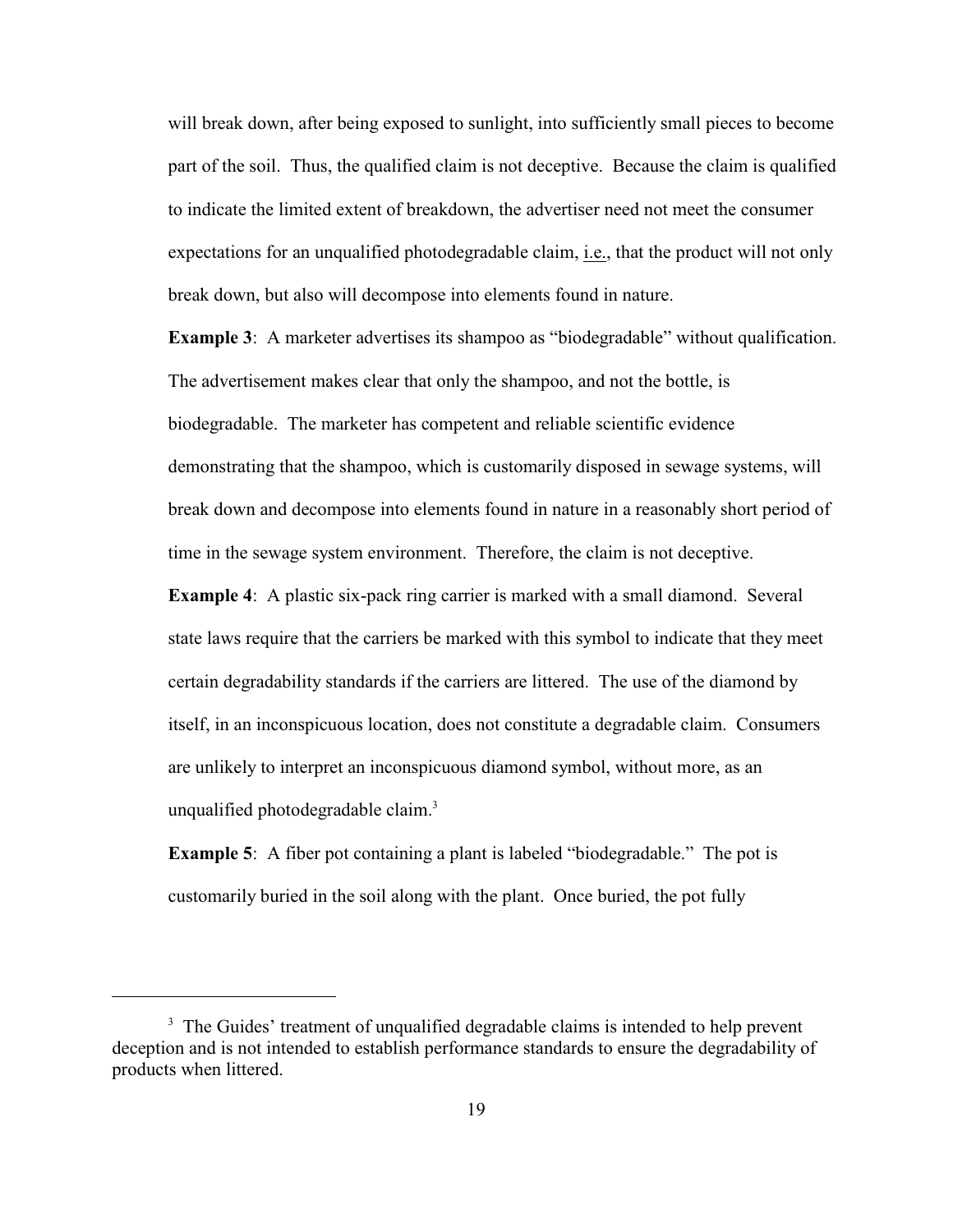decomposes during the growing season, allowing the roots of the plant to grow into the surrounding soil. The unqualified claim is not deceptive.

### **§ 260.9 Free-Of Claims.**

(a) It is deceptive to misrepresent, directly or by implication, that a product, package, or service is free of, or does not contain or use, a substance. Such claims should be clearly and prominently qualified to the extent necessary to avoid deception.

(b) A truthful claim that a product, package, or service is free of, or does not contain or use, a substance may nevertheless be deceptive if: (1) the product, package, or service contains or uses substances that pose the same or similar environmental risks as the substance that is not present; or (2) the substance has not been associated with the product category.

(c) Depending on the context, a free-of or does-not-contain claim is appropriate even for a product, package, or service that contains or uses a trace amount of a substance if: (1) the level of the specified substance is no more than that which would be found as an acknowledged trace contaminant or background level; $^{4}$  (2) the substance's presence does not cause material harm that consumers typically associate with that substance; and (3) the substance has not been added intentionally to the product.

**Example 1**: A package of t-shirts is labeled "Shirts made with a chlorine-free bleaching process." The shirts, however, are bleached with a process that releases a reduced, but still significant, amount of the same harmful byproducts associated with chlorine bleaching. The claim overstates the product's benefits because reasonable consumers

<sup>&</sup>lt;sup>4</sup> "Trace contaminant" and "background level" are imprecise terms, although allowable manufacturing "trace contaminants" may be defined according to the product area concerned. What constitutes a trace amount or background level depends on the substance at issue, and requires a case-by-case analysis.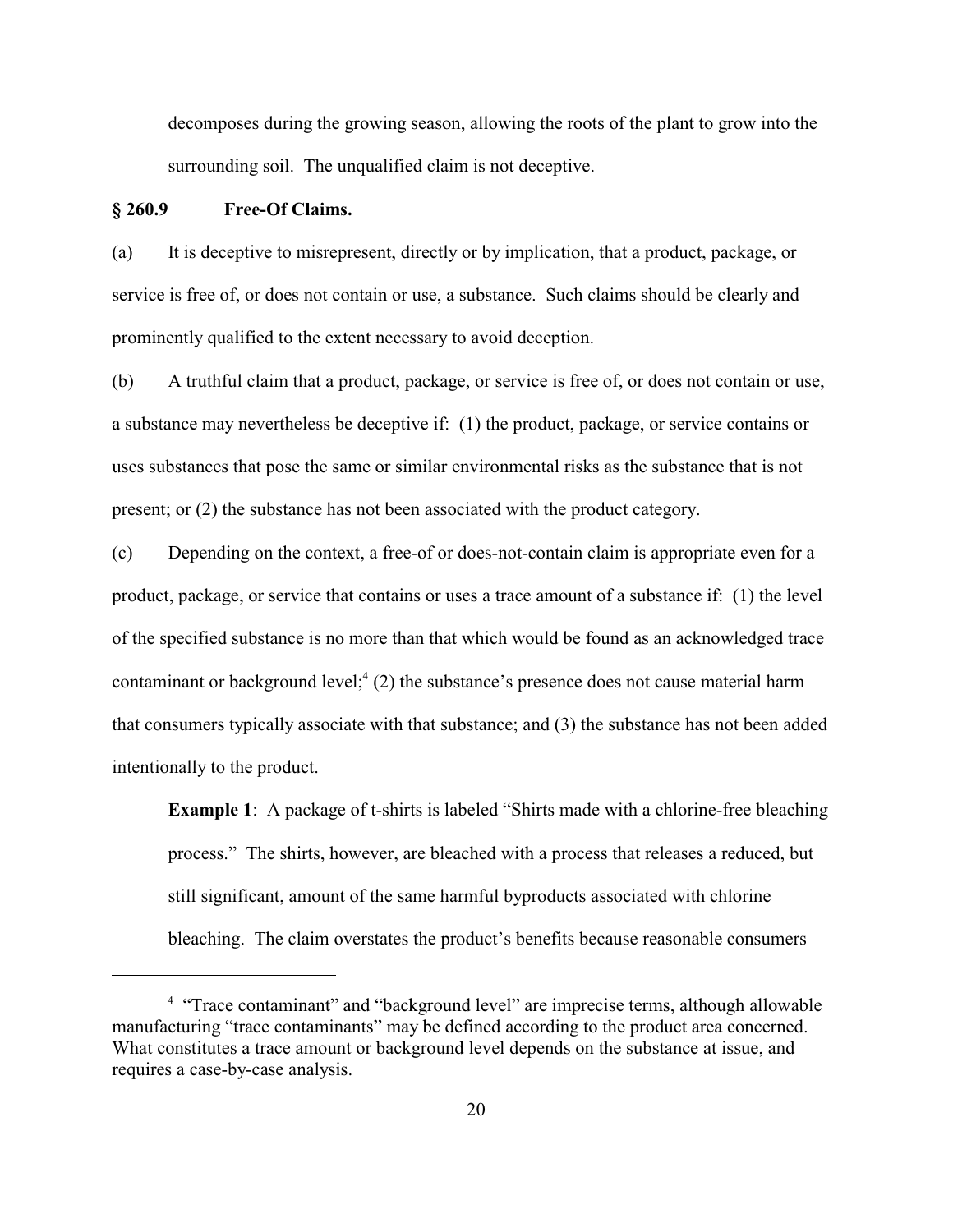likely would interpret it to mean that the product's manufacture does not cause any of the environmental risks posed by chlorine bleaching. A substantiated claim, however, that the shirts were "bleached with a process that releases 50% less of the harmful byproducts associated with chlorine bleaching" would not be deceptive.

**Example 2**: A manufacturer advertises its insulation as "formaldehyde free." Although the manufacturer does not use formaldehyde as a binding agent to produce the insulation, tests show that the insulation still emits trace amounts of formaldehyde. The seller has substantiation that formaldehyde is present in trace amounts in virtually all indoor and (to a lesser extent) outdoor environments and that its insulation emits less formaldehyde than is typically present in outdoor environments. Further, the seller has substantiation that the trace amounts of formaldehyde emitted by the insulation do not cause material harm that consumers typically associate with formaldehyde. In this context, the trace levels of formaldehyde emissions likely are inconsequential to consumers. Therefore, the seller's free-of claim would not be deceptive.

### **§ 260.10 Non-Toxic Claims.**

(a) It is deceptive to misrepresent, directly or by implication, that a product, package, or service is non-toxic. Non-toxic claims should be clearly and prominently qualified to the extent necessary to avoid deception.

(b) A non-toxic claim likely conveys that a product, package, or service is non-toxic both for humans and for the environment generally. Therefore, marketers making non-toxic claims should have competent and reliable scientific evidence that the product, package, or service is non-toxic for humans and for the environment or should clearly and prominently qualify their claims to avoid deception.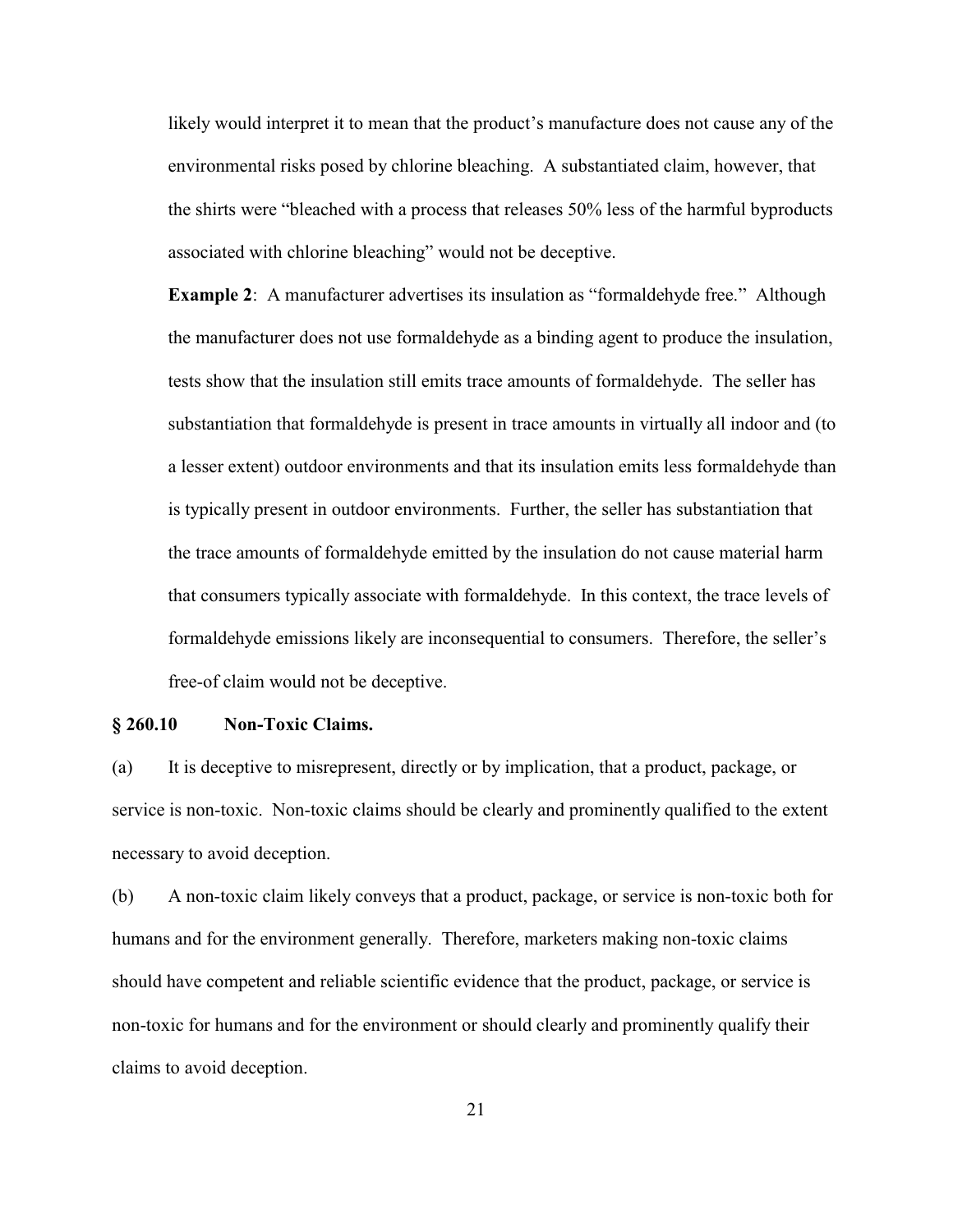**Example 1:** A marketer advertises a cleaning product as "essentially non-toxic" and "practically non-toxic." The advertisement likely conveys that the product does not pose any risk to humans or the environment, including household pets. If the cleaning product poses no risk to humans but is toxic to the environment, the claims would be deceptive.

#### **§ 260.11 Ozone-Safe and Ozone-Friendly Claims.**

It is deceptive to misrepresent, directly or by implication, that a product, package, or service is safe for, or friendly to, the ozone layer or the atmosphere.

**Example 1:** A product is labeled "ozone-friendly." The claim is deceptive if the product contains any ozone-depleting substance, including those substances listed as Class I or Class II chemicals in Title VI of the Clean Air Act Amendments of 1990, Pub. L. No. 101-549, and others subsequently designated by EPA as ozone-depleting substances. These chemicals include chlorofluorocarbons (CFCs), halons, carbon tetrachloride, 1,1,1 trichloroethane, methyl bromide, hydrobromofluorocarbons, and hydrochlorofluorocarbons (HCFCs).

**Example 2:** An aerosol air freshener is labeled "ozone-friendly." Some of the product's ingredients are volatile organic compounds (VOCs) that may cause smog by contributing to ground-level ozone formation. The claim likely conveys that the product is safe for the atmosphere as a whole, and, therefore, is deceptive.

#### **§ 260.12 Recyclable Claims.**

(a) It is deceptive to misrepresent, directly or by implication, that a product or package is recyclable. A product or package should not be marketed as recyclable unless it can be collected, separated, or otherwise recovered from the waste stream through an established recycling program for reuse or use in manufacturing or assembling another item.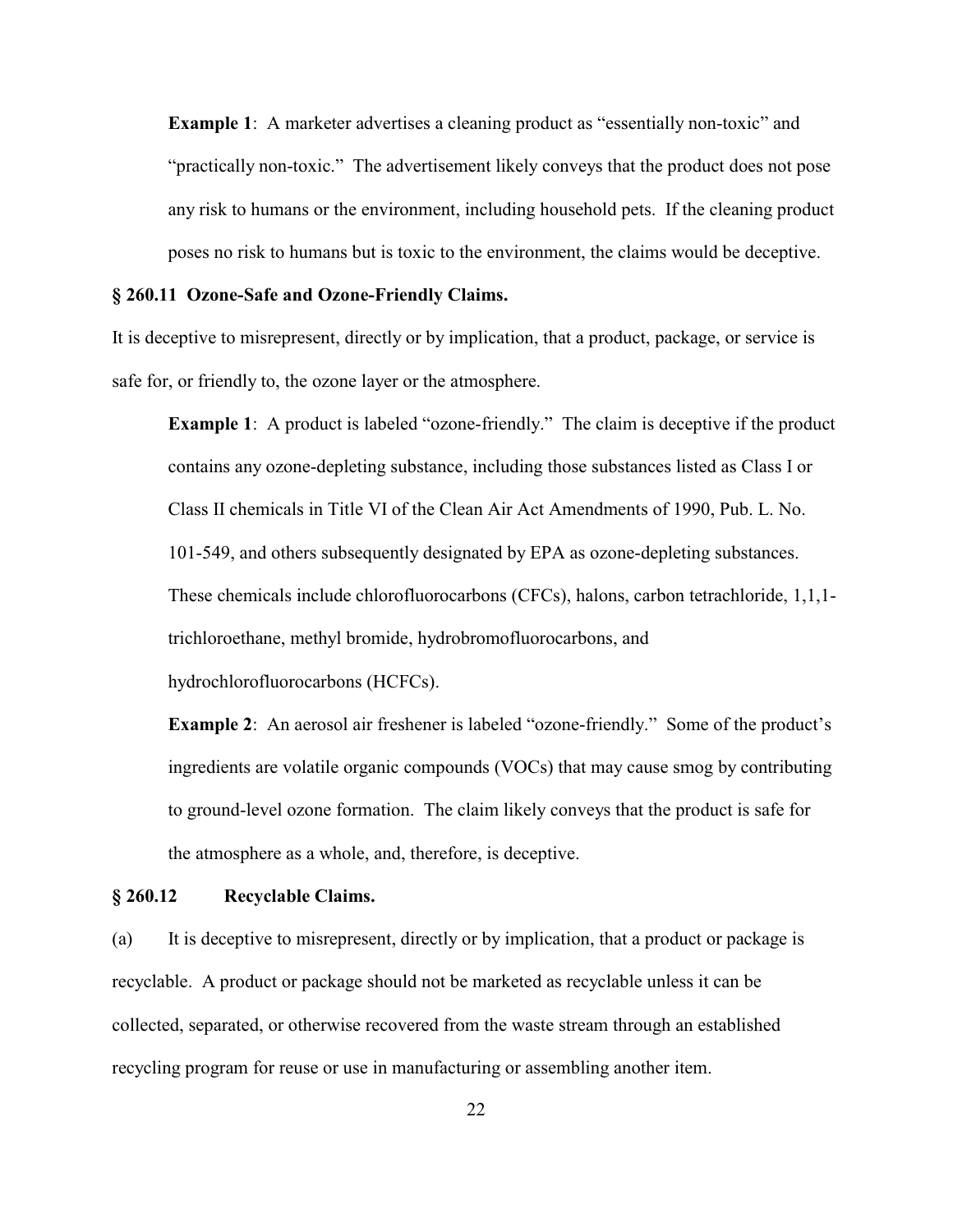(b) Marketers should clearly and prominently qualify recyclable claims to the extent necessary to avoid deception about the availability of recycling programs and collection sites to consumers.

(1) When recycling facilities are available to a substantial majority of consumers or communities where the item is sold, marketers can make unqualified recyclable claims. The term "substantial majority," as used in this context, means at least 60 percent.

(2) When recycling facilities are available to less than a substantial majority of consumers or communities where the item is sold, marketers should qualify all recyclable claims. Marketers may always qualify recyclable claims by stating the percentage of consumers or communities that have access to facilities that recycle the item. Alternatively, marketers may use qualifications that vary in strength depending on facility availability. The lower the level of access to an appropriate facility is, the more strongly the marketer should emphasize the limited availability of recycling for the product. For example, if recycling facilities are available to slightly less than a substantial majority of consumers or communities where the item is sold, a marketer may qualify a recyclable claim by stating: "This product [package] may not be recyclable in your area," or "Recycling facilities for this product [package] may not exist in your area." If recycling facilities are available only to a few consumers, marketers should use stronger clarifications. For example, a marketer in this situation may qualify its recyclable claim by stating: "This product [package] is recyclable only in the few communities that have appropriate recycling facilities."

(c) Marketers can make unqualified recyclable claims for a product or package if the entire product or package, excluding minor incidental components, is recyclable. For items that are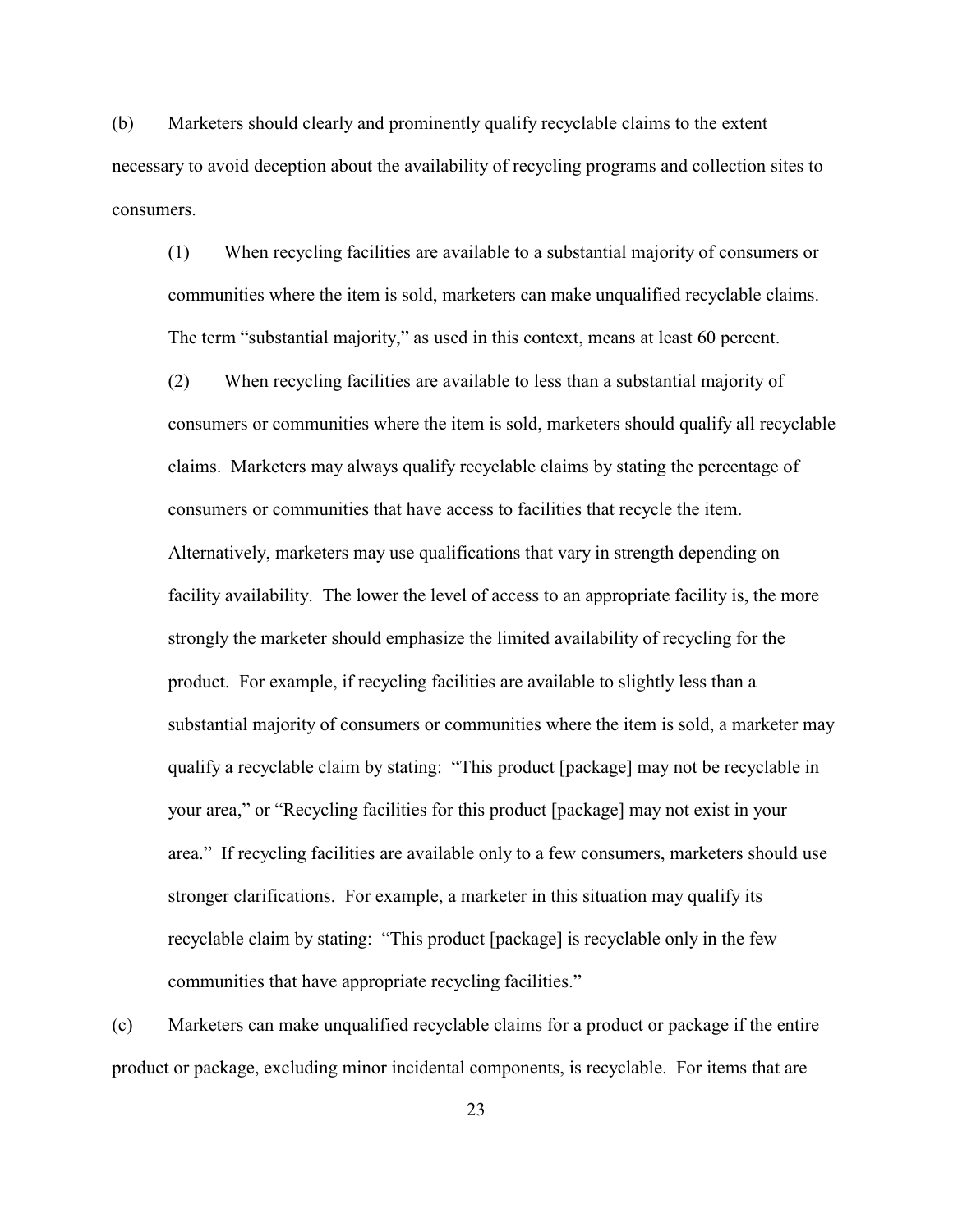partially made of recyclable components, marketers should clearly and prominently qualify the recyclable claim to avoid deception about which portions are recyclable.

(d) If any component significantly limits the ability to recycle the item, any recyclable claim would be deceptive. An item that is made from recyclable material, but, because of its shape, size, or some other attribute, is not accepted in recycling programs, should not be marketed as recyclable.<sup>5</sup>

**Example 1:** A packaged product is labeled with an unqualified claim, "recyclable." It is unclear from the type of product and other context whether the claim refers to the product or its package. The unqualified claim likely conveys that both the product and its packaging, except for minor, incidental components, can be recycled. Unless the manufacturer has substantiation for both messages, it should clearly and prominently qualify the claim to indicate which portions are recyclable.

**Example 2:** A nationally marketed plastic yogurt container displays the Resin Identification Code  $(RIC)^6$  (which consists of a design of arrows in a triangular shape containing a number in the center and an abbreviation identifying the component plastic resin) on the front label of the container, in close proximity to the product name and logo. This conspicuous use of the RIC constitutes a recyclable claim. Unless recycling facilities for this container are available to a substantial majority of consumers or communities, the manufacturer should qualify the claim to disclose the limited

 $5$  Batteries labeled in accordance with the Mercury-Containing and Rechargeable Battery Management Act, 42 U.S.C. § 14322(b), are deemed to be in compliance with these Guides.

 $6$  The RIC, formerly known as the Society of the Plastics Industry, Inc. (SPI) code, is now covered by ASTM D 7611.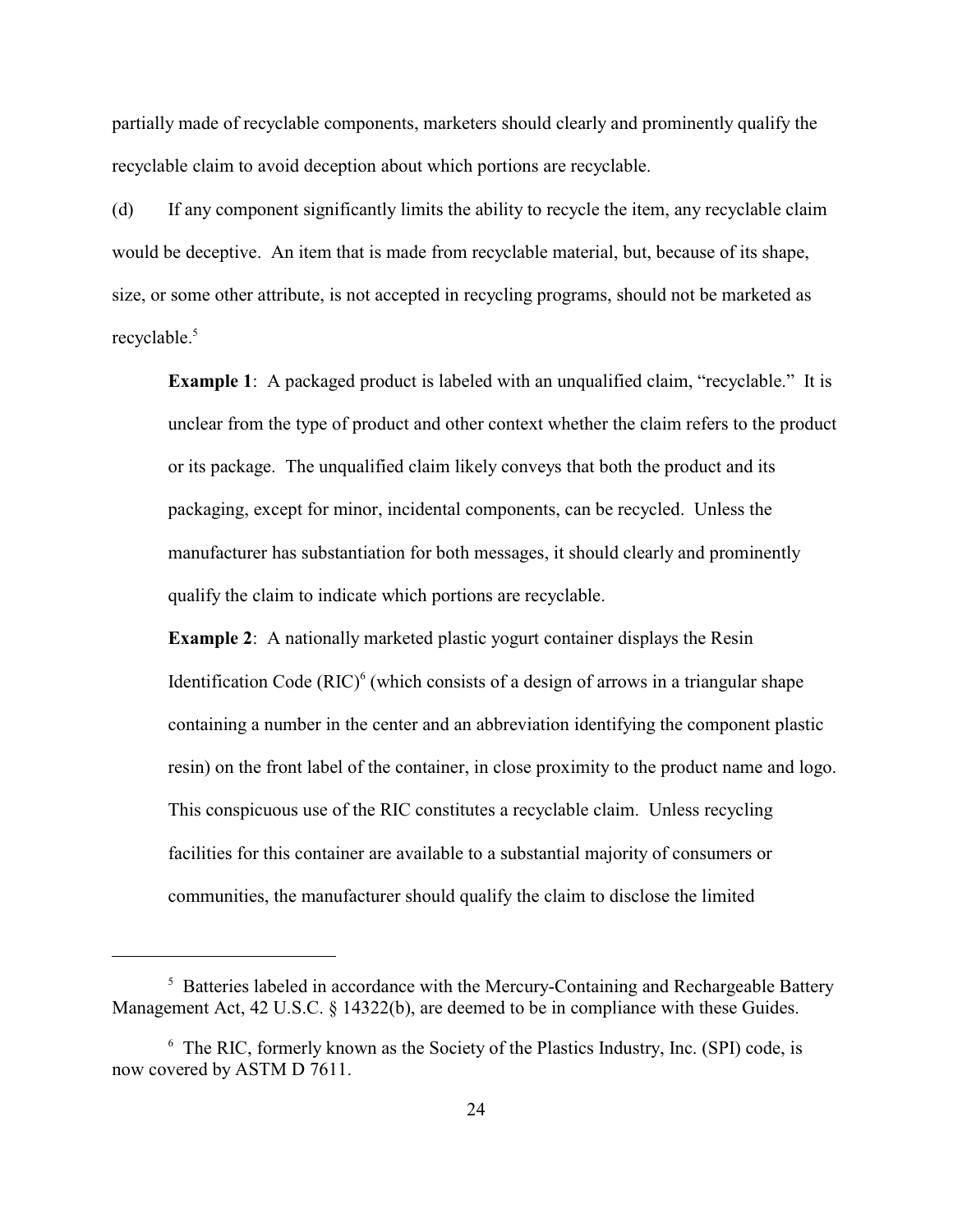availability of recycling programs. If the manufacturer places the RIC, without more, in an inconspicuous location on the container (e.g., embedded in the bottom of the container), it would not constitute a recyclable claim.

**Example 3:** A container can be burned in incinerator facilities to produce heat and power. It cannot, however, be recycled into another product or package. Any claim that the container is recyclable would be deceptive.

**Example 4**: A paperboard package is marketed nationally and labeled either "Recyclable where facilities exist" or "Recyclable – Check to see if recycling facilities exist in your area." Recycling programs for these packages are available to some consumers, but not available to a substantial majority of consumers nationwide. Both claims are deceptive because they do not adequately disclose the limited availability of recycling programs. To avoid deception, the marketer should use a clearer qualification, such as one suggested in § 260.12(b)(2).

**Example 5**: Foam polystyrene cups are advertised as "Recyclable in the few communities with facilities for foam polystyrene cups." A half-dozen major metropolitan areas have established collection sites for recycling those cups. The claim is not deceptive because it clearly discloses the limited availability of recycling programs.

**Example 6**: A package is labeled "Includes some recyclable material." The package is composed of four layers of different materials, bonded together. One of the layers is made from recyclable material, but the others are not. While programs for recycling the 25 percent of the package that consists of recyclable material are available to a substantial majority of consumers, only a few of those programs have the capability to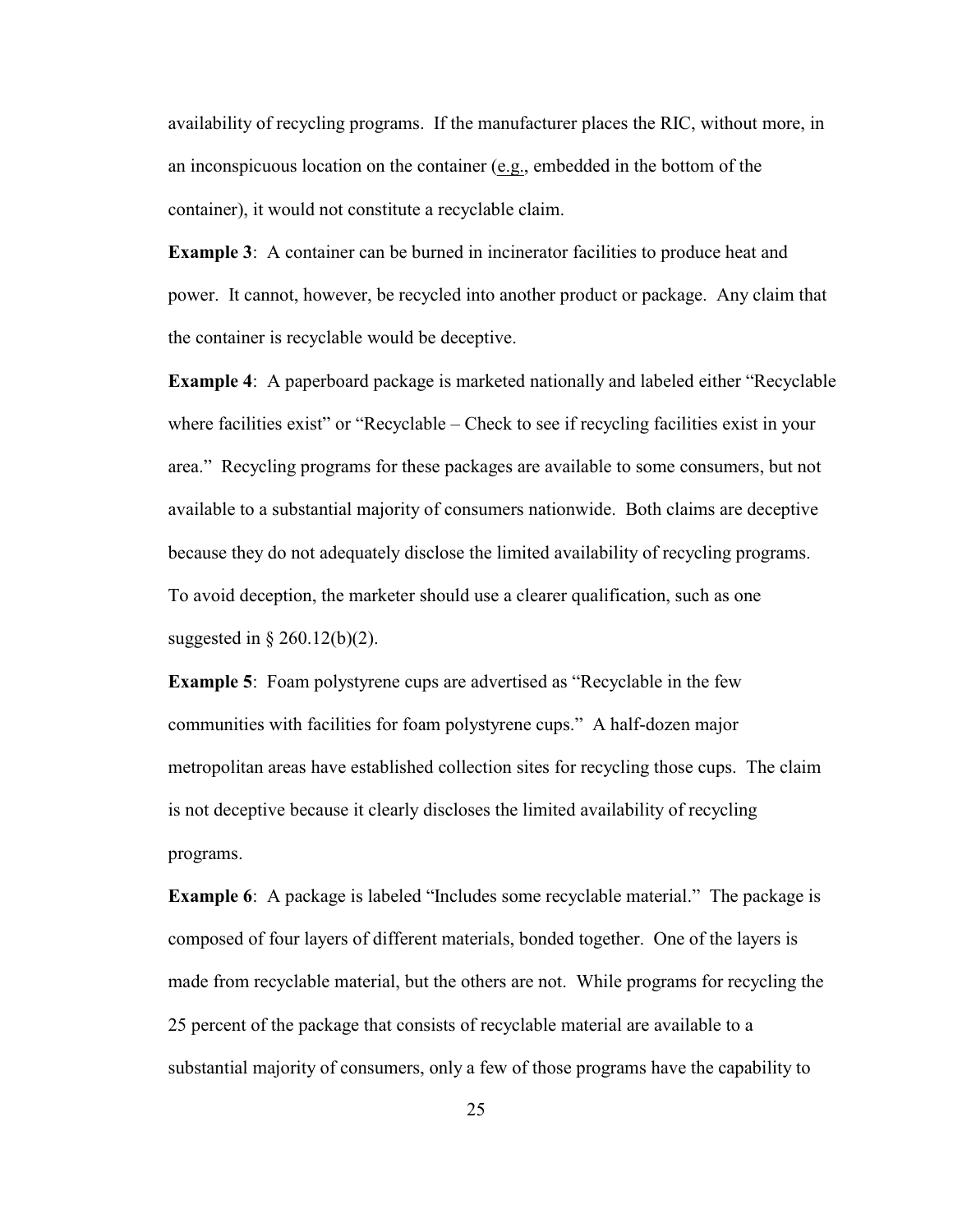separate the recyclable layer from the non-recyclable layers. The claim is deceptive for two reasons. First, it does not specify the portion of the product that is recyclable. Second, it does not disclose the limited availability of facilities that can process multilayer products or materials. An appropriately qualified claim would be "25 percent of the material in this package is recyclable in the few communities that can process multi-layer products."

**Example 7:** A product container is labeled "recyclable." The marketer advertises and distributes the product only in Missouri. Collection sites for recycling the container are available to a substantial majority of Missouri residents but are not yet available nationally. Because programs are available to a substantial majority of consumers where the product is sold, the unqualified claim is not deceptive.

**Example 8**: A manufacturer of one-time use cameras, with dealers in a substantial majority of communities, operates a take-back program that collects those cameras through all of its dealers. The manufacturer reconditions the cameras for resale and labels them "Recyclable through our dealership network." This claim is not deceptive, even though the cameras are not recyclable through conventional curbside or drop-off recycling programs.

**Example 9**: A manufacturer advertises its toner cartridges for computer printers as "Recyclable. Contact your local dealer for details." Although all of the company's dealers recycle cartridges, the dealers are not located in a substantial majority of communities where cartridges are sold. Therefore, the claim is deceptive. The manufacturer should qualify its claim consistent with  $\S 260.11(b)(2)$ .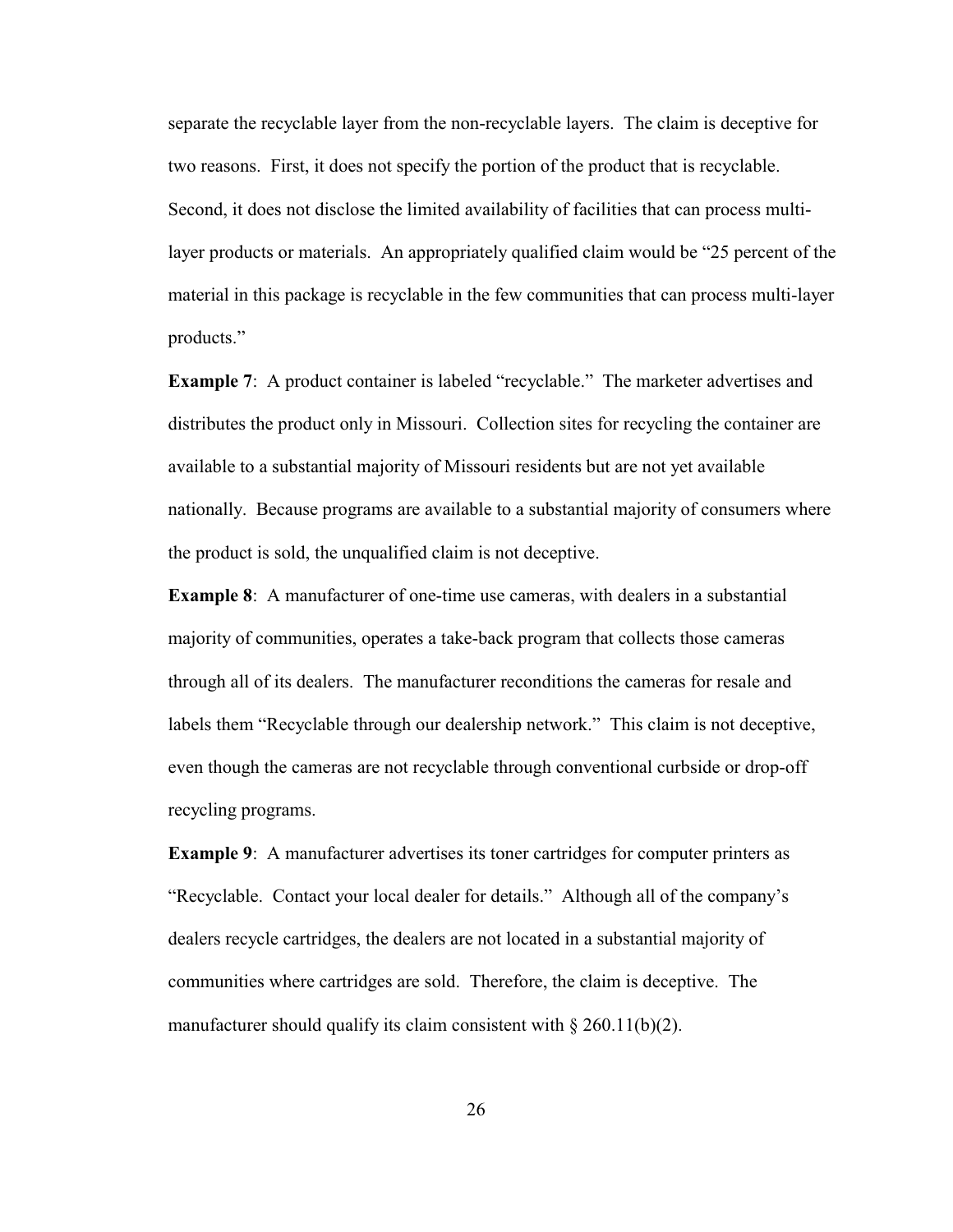**Example 10:** An aluminum can is labeled "Please Recycle." This statement likely conveys that the can is recyclable. If collection sites for recycling these cans are available to a substantial majority of consumers or communities, the marketer does not need to qualify the claim.

# **§ 260.13 Recycled Content Claims.**

(a) It is deceptive to misrepresent, directly or by implication, that a product or package is made of recycled content. Recycled content includes recycled raw material, as well as used,<sup>7</sup> reconditioned, and re-manufactured components.

(b) It is deceptive to represent, directly or by implication, that an item contains recycled content unless it is composed of materials that have been recovered or otherwise diverted from the waste stream, either during the manufacturing process (pre-consumer), or after consumer use (post-consumer). If the source of recycled content includes pre-consumer material, the advertiser should have substantiation that the pre-consumer material would otherwise have entered the waste stream. Recycled content claims may – but do not have to – distinguish between pre-consumer and post-consumer materials. Where a marketer distinguishes between pre-consumer and post-consumer materials, it should have substantiation for any express or implied claim about the percentage of pre-consumer or post-consumer content in an item.

(c) Marketers can make unqualified claims of recycled content if the entire product or package, excluding minor, incidental components, is made from recycled material. For items that are partially made of recycled material, the marketer should clearly and prominently qualify

 $\frac{7}{7}$  The term "used" refers to parts that are not new and that have not undergone any re-manufacturing or reconditioning.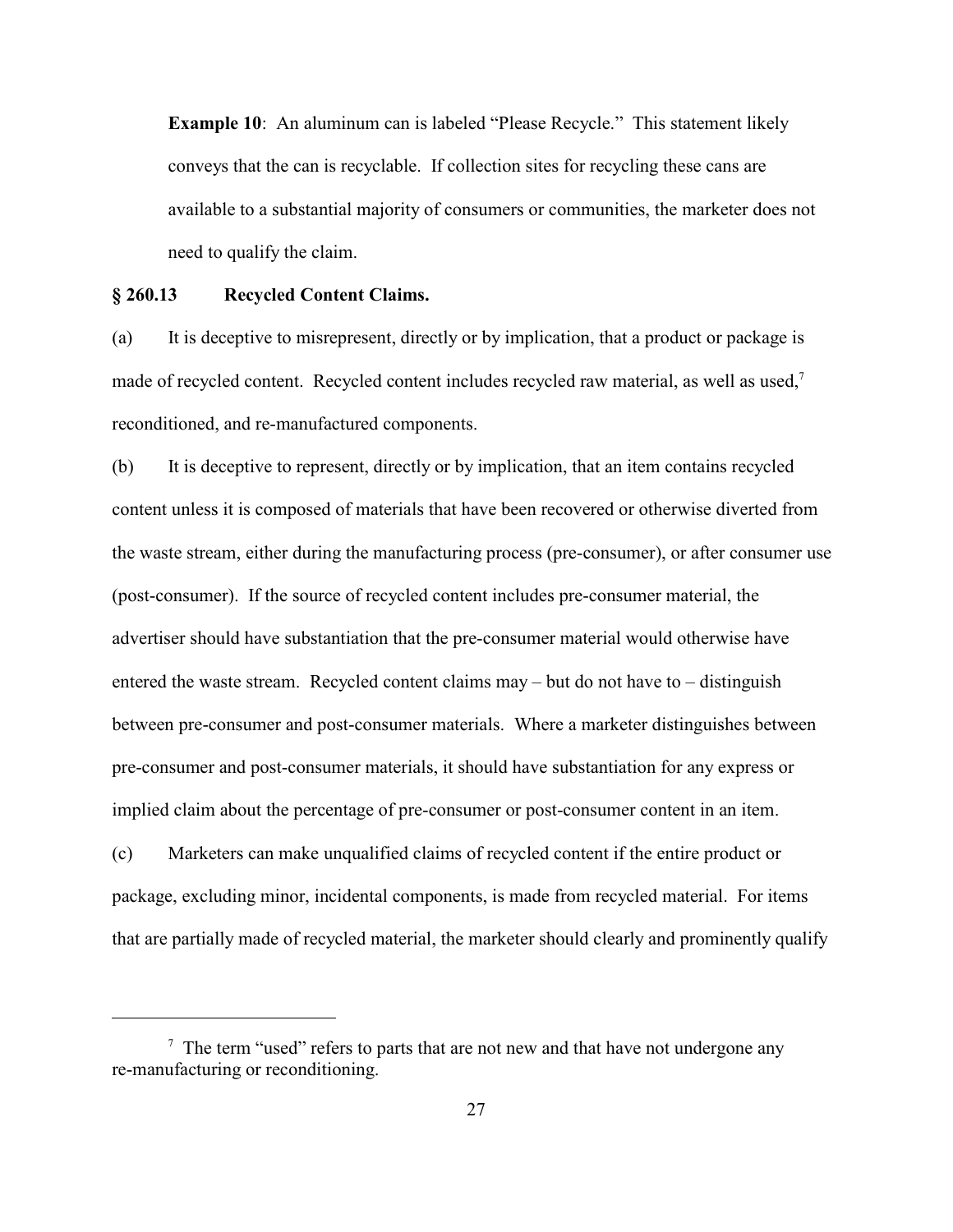the claim to avoid deception about the amount or percentage, by weight, of recycled content in the finished product or package.

(d) For products that contain used, reconditioned, or re-manufactured components, the marketer should clearly and prominently qualify the recycled content claim to avoid deception about the nature of such components. No such qualification is necessary where it is clear to reasonable consumers from context that a product's recycled content consists of used, reconditioned, or re-manufactured components.

**Example 1**: A manufacturer collects spilled raw material and scraps from the original manufacturing process. After a minimal amount of reprocessing, the manufacturer combines the spills and scraps with virgin material for use in production of the same product. A recycled content claim is deceptive since the spills and scraps are normally reused by industry within the original manufacturing process and would not normally have entered the waste stream.

**Example 2**: Fifty percent of a greeting card's fiber weight is composed from paper that was diverted from the waste stream. Of this material, 30% is post-consumer and 20% is pre-consumer. It would not be deceptive if the marketer claimed that the card either "contains 50% recycled fiber" or "contains 50% total recycled fiber, including 30% postconsumer fiber."

**Example 3**: A paperboard package with 20% recycled fiber by weight is labeled "20% post-consumer recycled fiber." The recycled content was composed of overrun newspaper stock never sold to customers. Because the newspapers never reached consumers, the claim is deceptive.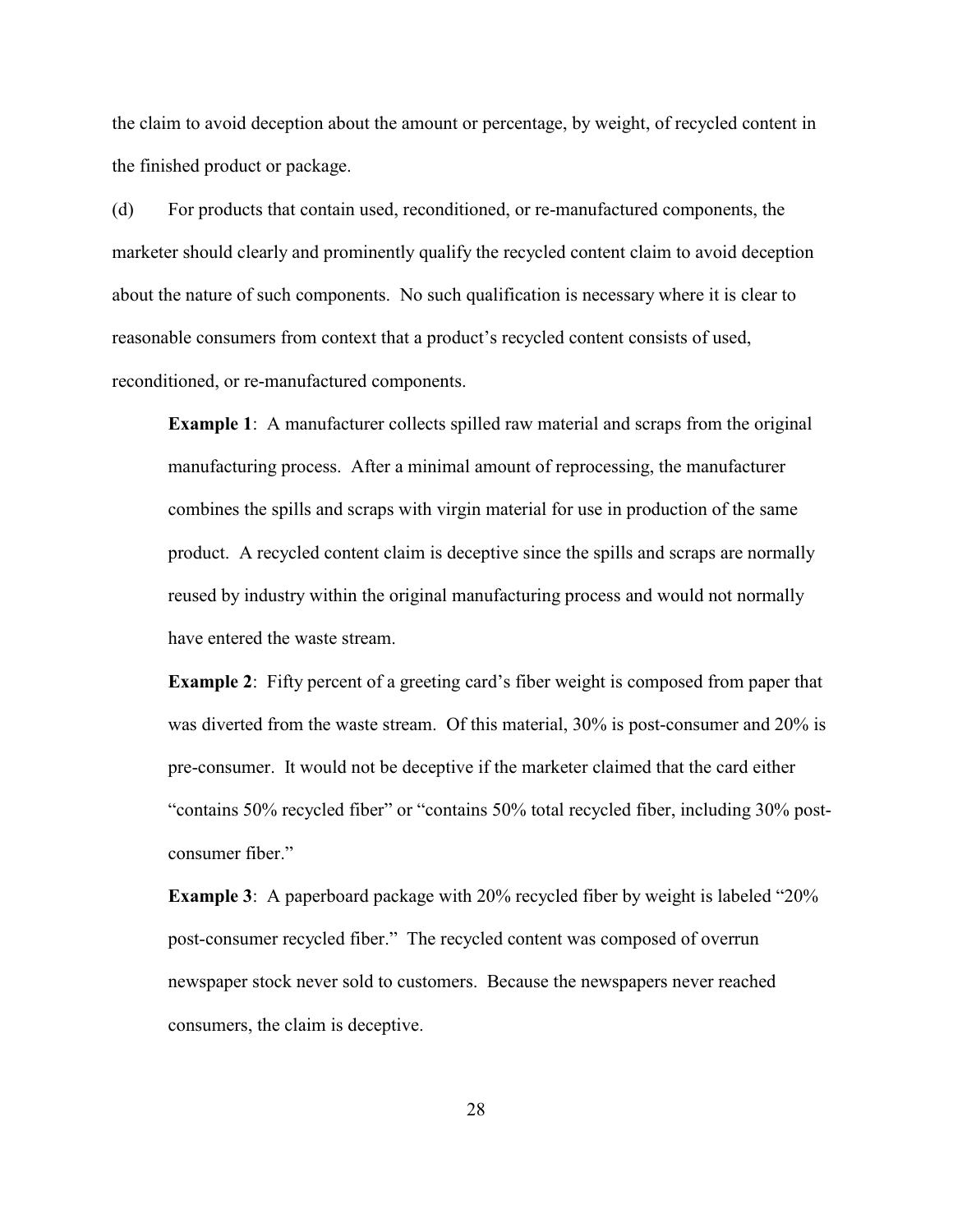**Example 4:** A product in a multi-component package, such as a paperboard box in a shrink-wrapped plastic cover, indicates that it has recycled packaging. The paperboard box is made entirely of recycled material, but the plastic cover is not. The claim is deceptive because, without qualification, it suggests that both components are recycled. A claim limited to the paperboard box would not be deceptive.

**Example 5**: A manufacturer makes a package from laminated layers of foil, plastic, and paper, although the layers are indistinguishable to consumers. The label claims that "one of the three layers of this package is made of recycled plastic." The plastic layer is made entirely of recycled plastic. The claim is not deceptive, provided the recycled plastic layer constitutes a significant component of the entire package.

**Example 6**: A frozen dinner package is composed of a plastic tray inside a cardboard box. It states "package made from 30% recycled material." Each packaging component is one-half the weight of the total package. The box is 20% recycled content by weight, while the plastic tray is 40% recycled content by weight. The claim is not deceptive, since the average amount of recycled material is 30%.

**Example 7**: A manufacturer labels a paper greeting card "50% recycled fiber." The manufacturer purchases paper stock from several sources, and the amount of recycled fiber in the stock provided by each source varies. If the 50% figure is based on the annual weighted average of recycled material purchased from the sources after accounting for fiber loss during the papermaking production process, the claim is not deceptive.

**Example 8**: A packaged food product is labeled with a three-chasing-arrows symbol (a Möbius loop) without explanation. By itself, the symbol likely conveys that the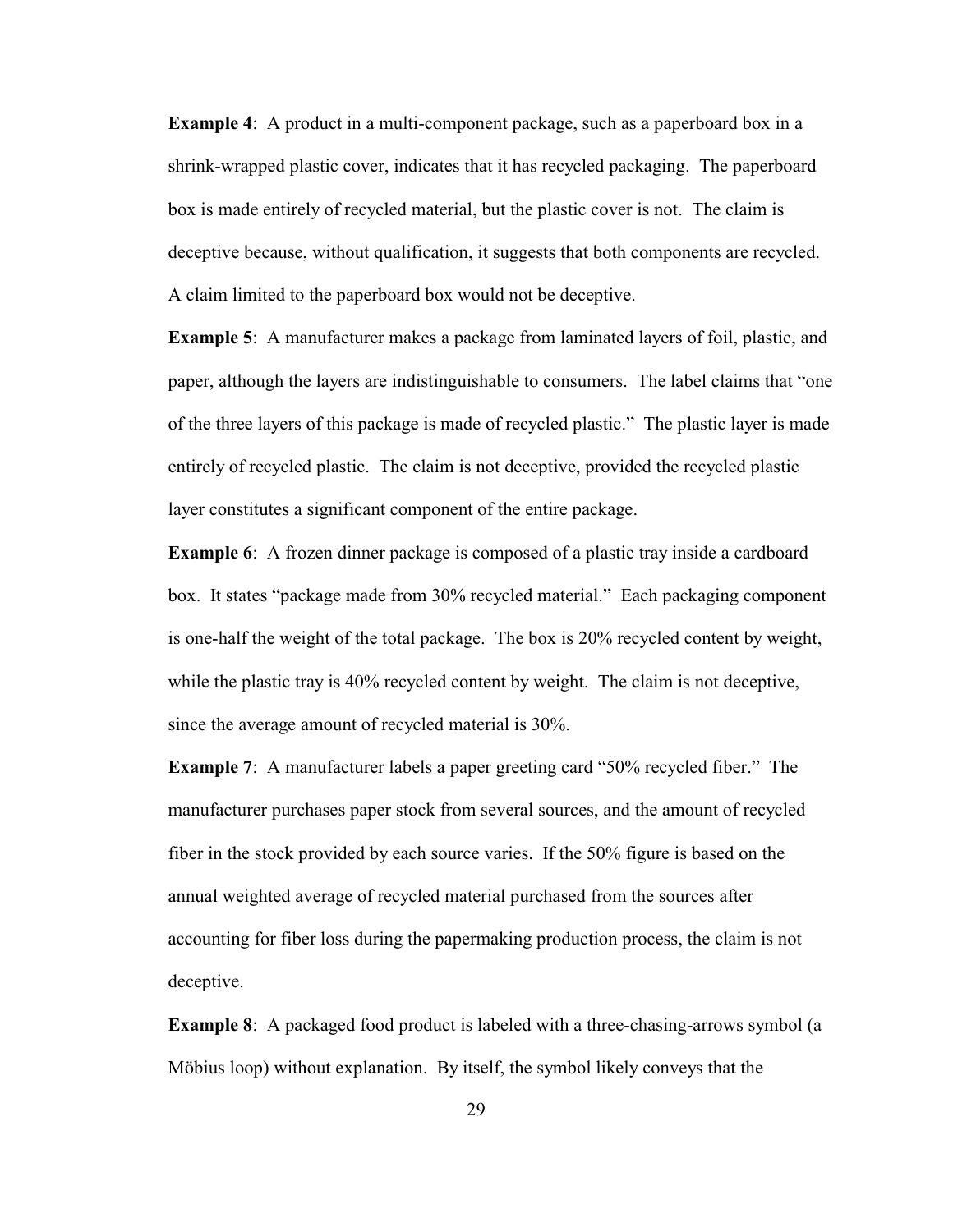packaging is both recyclable and made entirely from recycled material. Unless the marketer has substantiation for both messages, the claim should be qualified. The claim may need to be further qualified, to the extent necessary, to disclose the limited availability of recycling programs and/or the percentage of recycled content used to make the package.

**Example 9:** In an office supply catalog, a manufacturer advertises its printer toner cartridges "65% recycled." The cartridges contain 25% recycled raw materials and 40% reconditioned parts. The claim is deceptive because reasonable consumers likely would not know or expect that a cartridge's recycled content consists of reconditioned parts. It would not be deceptive if the manufacturer claimed "65% recycled content; including 40% from reconditioned parts."

**Example 10**: A store sells both new and used sporting goods. One of the items for sale in the store is a baseball helmet that, although used, is no different in appearance than a brand new item. The helmet bears an unqualified "Recycled" label. This claim is deceptive because reasonable consumers likely would believe that the helmet is made of recycled raw materials, when it is, in fact, a used item. An acceptable claim would bear a disclosure clearly and prominently stating that the helmet is used.

**Example 11:** An automotive dealer, automobile recycler, or other qualified entity recovers a serviceable engine from a wrecked vehicle. Without repairing, rebuilding, remanufacturing, or in any way altering the engine or its components, the dealer attaches a "Recycled" label to the engine, and offers it for sale in its used auto parts store. In this situation, an unqualified recycled content claim likely is not deceptive because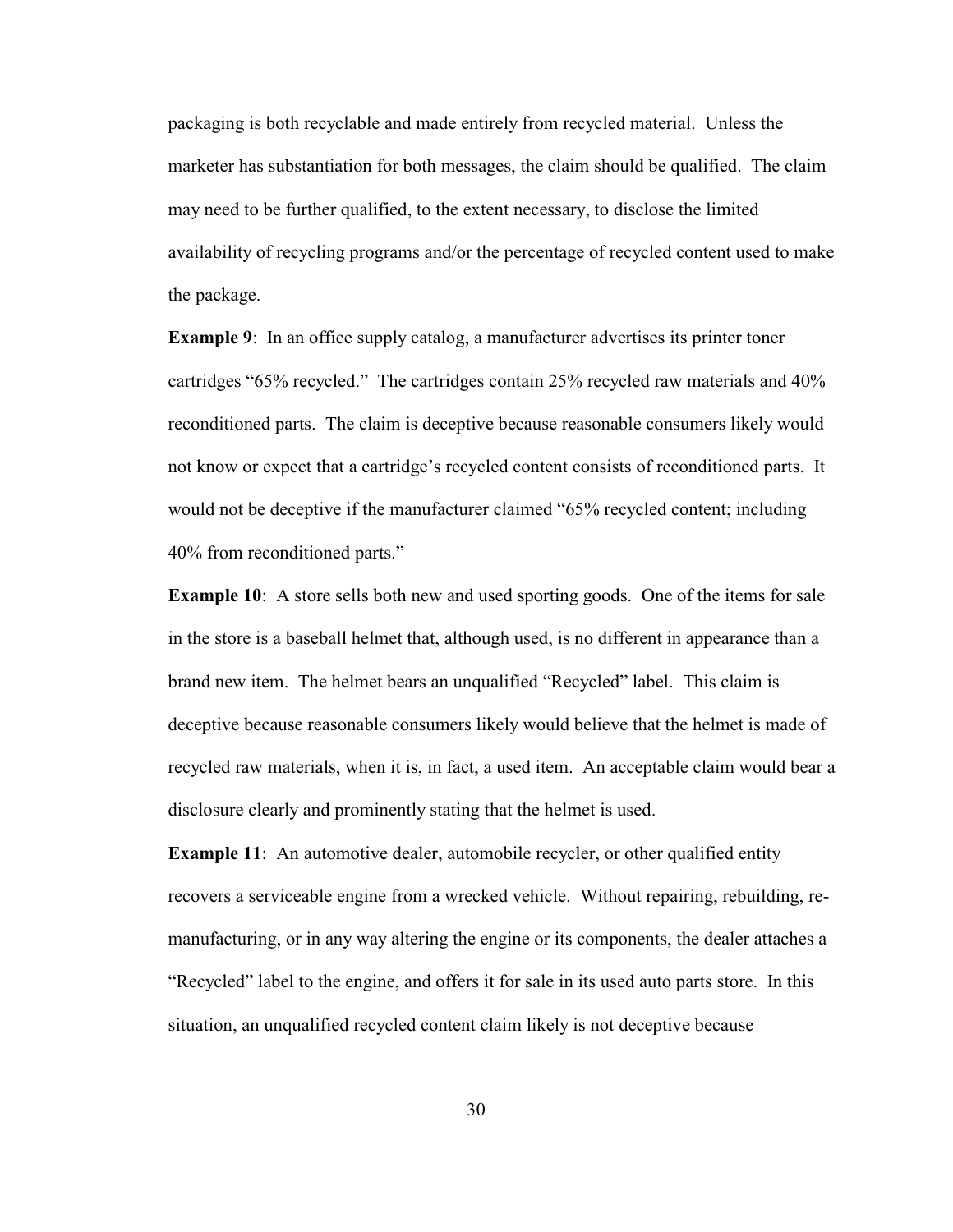reasonable consumers in the automotive context likely would understand that the engine is used and has not undergone any rebuilding.

**Example 12:** An automobile parts dealer, automobile recycler, or other qualified entity purchases a transmission that has been recovered from a salvaged or end-of-life vehicle. Eighty-five percent of the transmission, by weight, was rebuilt and 15% constitutes new materials. After rebuilding<sup>8</sup> the transmission in accordance with industry practices, the dealer packages it for resale in a box labeled "Rebuilt Transmission," or "Rebuilt Transmission (85% recycled content from rebuilt parts)," or "Recycled Transmission (85% recycled content from rebuilt parts)." Given consumer perception in the automotive context, these claims are not deceptive.

### **§ 260.14 Refillable Claims**.

It is deceptive to misrepresent, directly or by implication, that a package is refillable. A marketer should not make an unqualified refillable claim unless the marketer provides the means for refilling the package. The marketer may either provide a system for the collection and refill of the package, or offer for sale a product that consumers can purchase to refill the original package.

**Example 1**: A container is labeled "refillable three times." The manufacturer has the capability to refill returned containers and can show that the container will withstand being refilled at least three times. The manufacturer, however, has established no

<sup>&</sup>lt;sup>8</sup> The term "rebuilding" means that the dealer dismantled and reconstructed the transmission as necessary, cleaned all of its internal and external parts and eliminated rust and corrosion, restored all impaired, defective or substantially worn parts to a sound condition (or replaced them if necessary), and performed any operations required to put the transmission in sound working condition.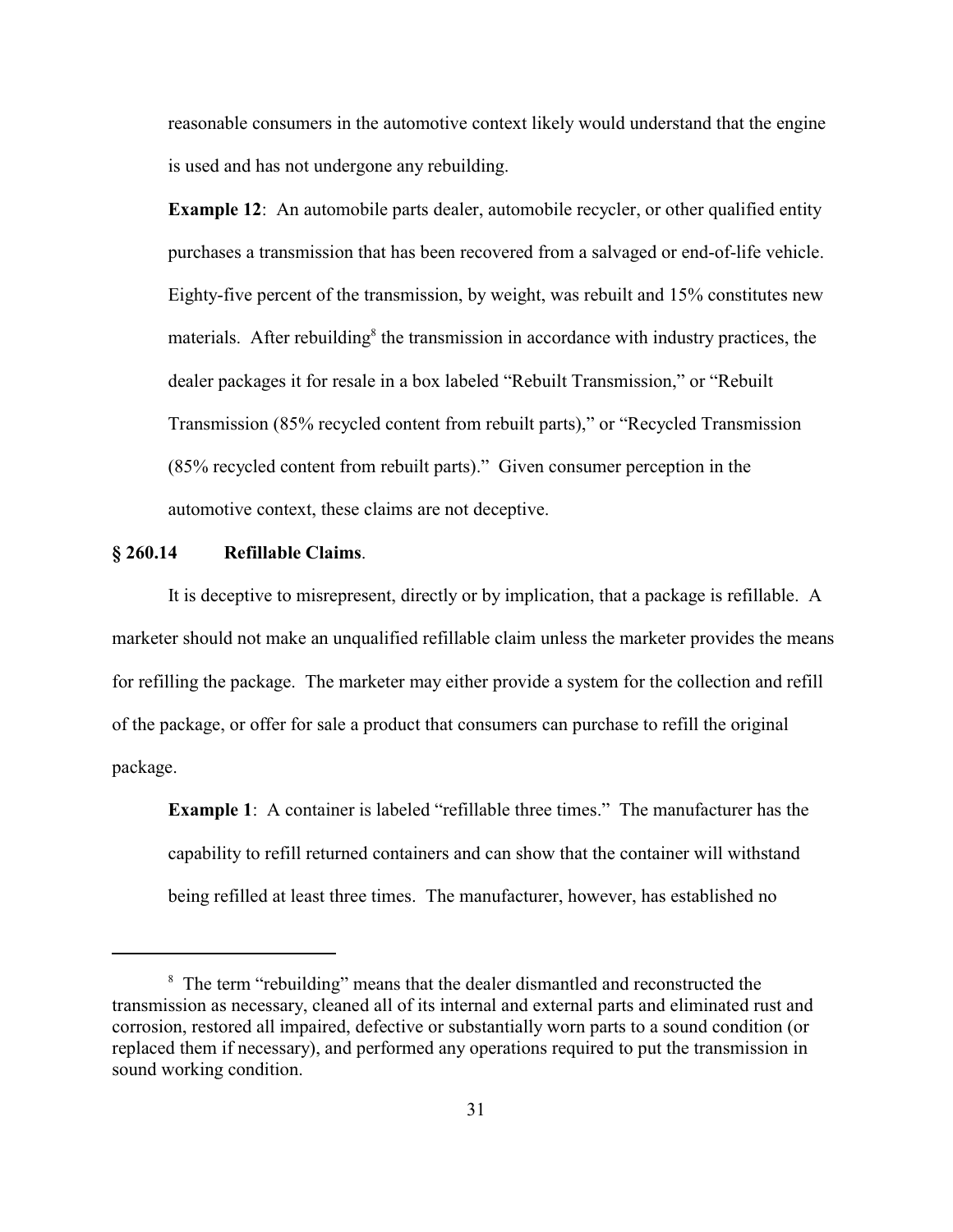collection program. The unqualified claim is deceptive because there is no means to return the container to the manufacturer for refill.

**Example 2**: A small bottle of fabric softener states that it is in a "handy refillable container." In the same market area, the manufacturer also sells a large-sized bottle that consumers use to refill the smaller bottles. The claim is not deceptive because there is a reasonable means for the consumer to refill the smaller container.

## **§ 260.15 Renewable Energy Claims.**

(a) It is deceptive to misrepresent, directly or by implication, that a product or package is made with renewable energy or that a service uses renewable energy. A marketer should not make unqualified renewable energy claims, directly or by implication, if fossil fuel, or electricity derived from fossil fuel, is used to manufacture any part of the advertised item or is used to power any part of the advertised service, unless the marketer has matched such non-renewable energy use with renewable energy certificates.

(b) Research suggests that reasonable consumers may interpret renewable energy claims differently than marketers may intend. Unless marketers have substantiation for all their express and reasonably implied claims, they should clearly and prominently qualify their renewable energy claims. For instance, marketers may minimize the risk of deception by specifying the source of the renewable energy (e.g., wind or solar energy).

(c) It is deceptive to make an unqualified "made with renewable energy" claim unless all, or virtually all, of the significant manufacturing processes involved in making the product or package are powered with renewable energy or non-renewable energy matched by renewable energy certificates. When this is not the case, marketers should clearly and prominently specify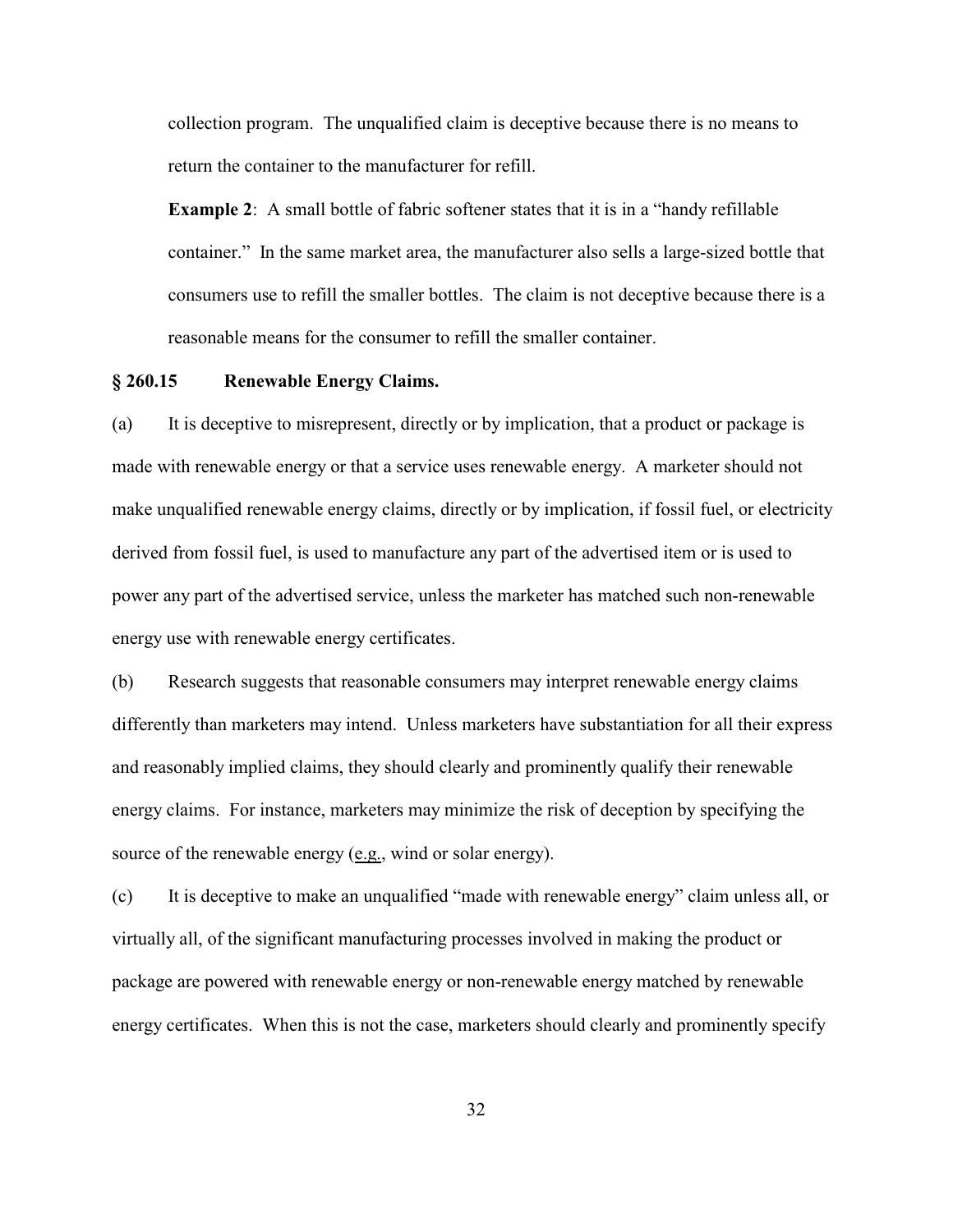the percentage of renewable energy that powered the significant manufacturing processes involved in making the product or package.

(d) If a marketer generates renewable electricity but sells renewable energy certificates for all of that electricity, it would be deceptive for the marketer to represent, directly or by implication, that it uses renewable energy.

**Example 1**: A marketer advertises its clothing line as "made with wind power." The marketer buys wind energy for 50% of the energy it uses to make the clothing in its line. The marketer's claim is deceptive because reasonable consumers likely interpret the claim to mean that the power was composed entirely of renewable energy. If the marketer stated, "We purchase wind energy for half of our manufacturing facilities," the claim would not be deceptive.

**Example 2:** A company purchases renewable energy from a portfolio of sources that includes a mix of solar, wind, and other renewable energy sources in combinations and proportions that vary over time. The company uses renewable energy from that portfolio to power all of the significant manufacturing processes involved in making its product. The company advertises its product as "made with renewable energy." The claim would not be deceptive if the marketer clearly and prominently disclosed all renewable energy sources. Alternatively, the claim would not be deceptive if the marketer clearly and prominently stated, "made from a mix of renewable energy sources," and specified the renewable source that makes up the greatest percentage of the portfolio. The company may calculate which renewable energy source makes up the greatest percentage of the portfolio on an annual basis.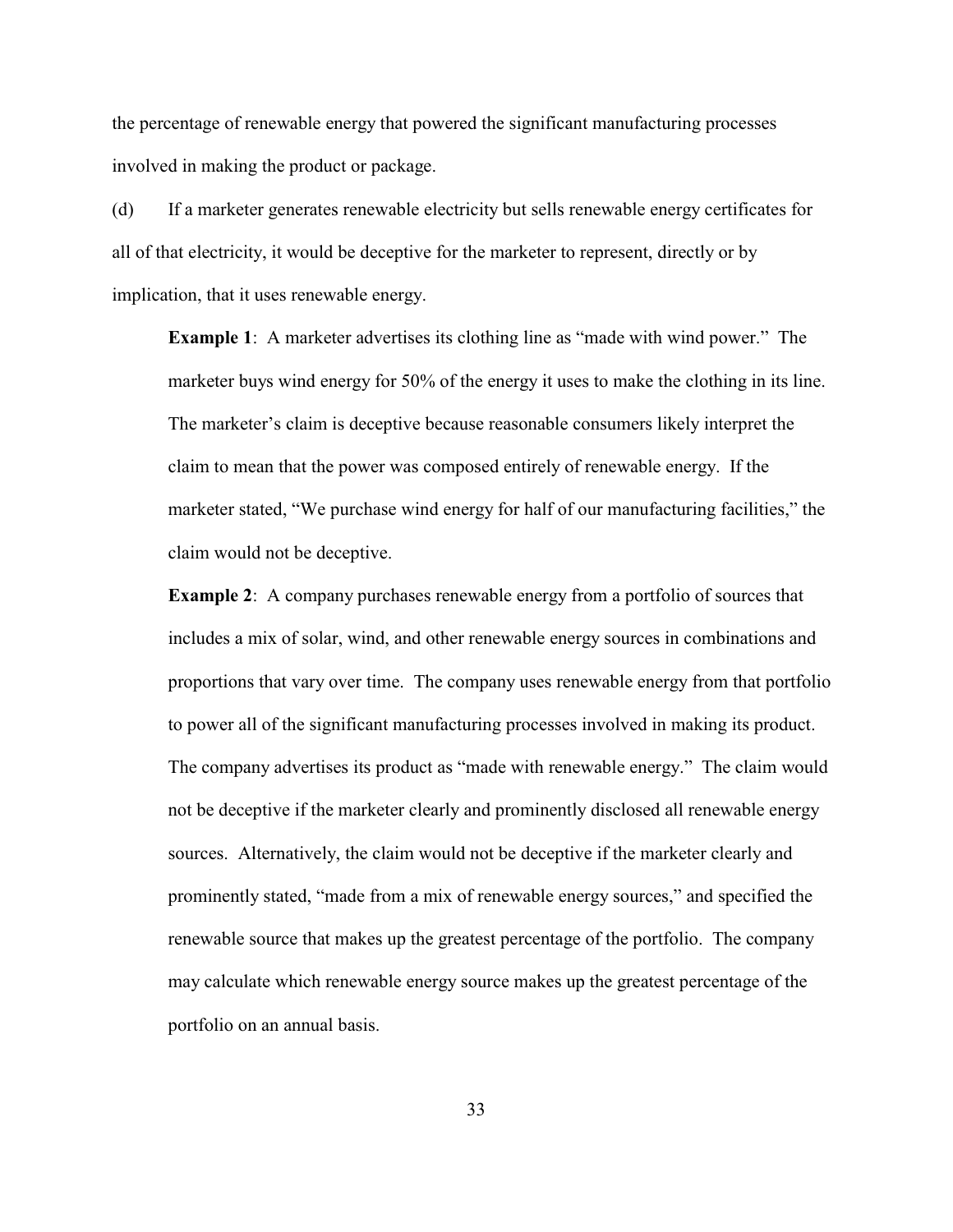**Example 3**: An automobile company uses 100% non-renewable energy to produce its cars. The company purchases renewable energy certificates to match the non-renewable energy that powers all of the significant manufacturing processes for the seats, but no other parts, of its cars. If the company states, "The seats of our cars are made with renewable energy," the claim would not be deceptive, as long as the company clearly and prominently qualifies the claim such as by specifying the renewable energy source.

**Example 4**: A company uses 100% non-renewable energy to manufacturer all parts of its product, but powers the assembly process entirely with renewable energy. If the marketer advertised its product as "assembled using renewable energy," the claim would not be deceptive.

**Example 5**: A toy manufacturer places solar panels on the roof of its plant to generate power, and advertises that its plant is "100% solar-powered." The manufacturer, however, sells renewable energy certificates based on the renewable attributes of all the power it generates. Even if the manufacturer uses the electricity generated by the solar panels, it has, by selling renewable energy certificates, transferred the right to characterize that electricity as renewable. The manufacturer's claim is therefore deceptive. It also would be deceptive for this manufacturer to advertise that it "hosts" a renewable power facility because reasonable consumers likely interpret this claim to mean that the manufacturer uses renewable energy. It would not be deceptive, however, for the manufacturer to advertise, "We generate renewable energy, but sell all of it to others."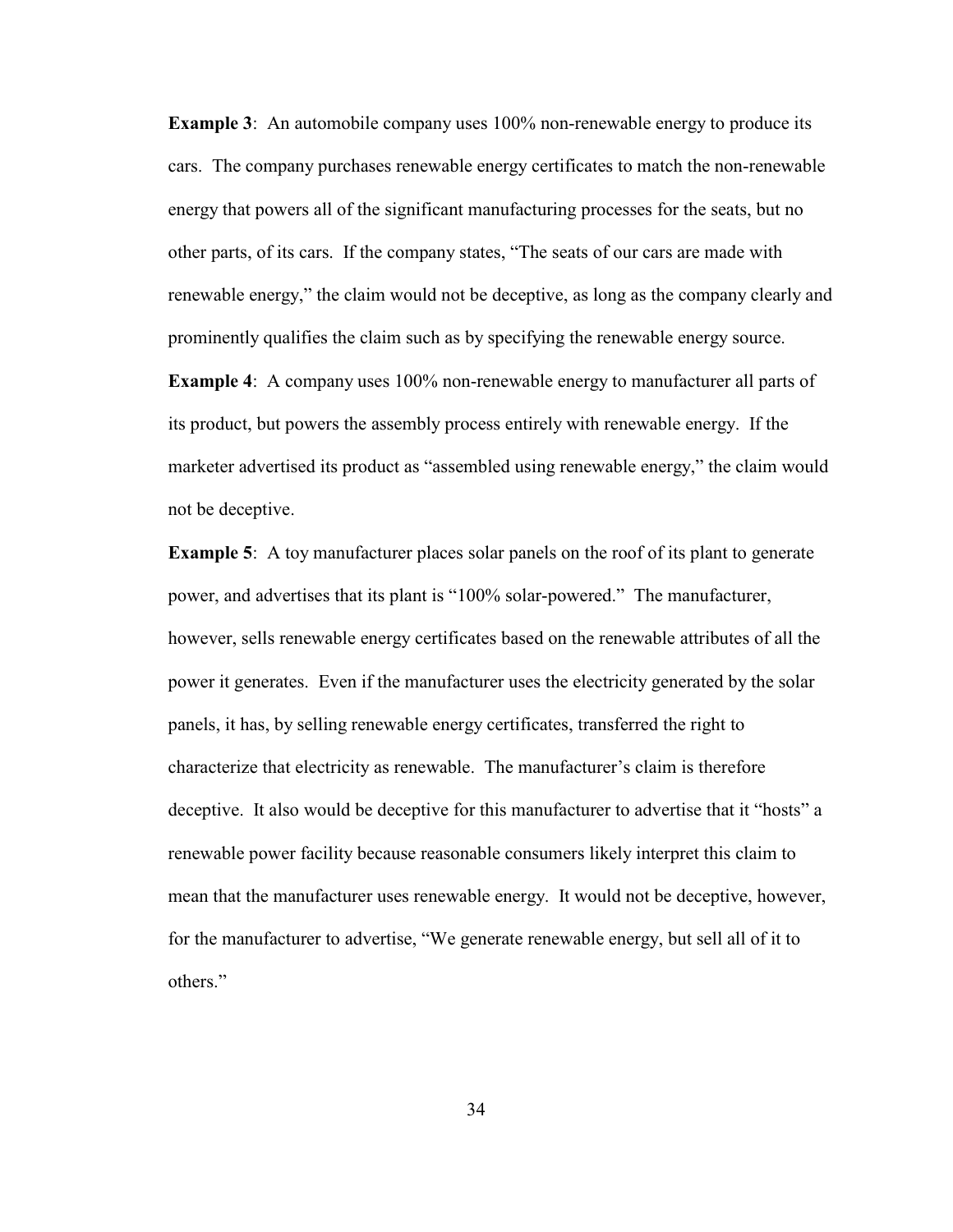### **§ 260.16 Renewable Materials Claims**.

(a) It is deceptive to misrepresent, directly or by implication, that a product or package is made with renewable materials.

(b) Research suggests that reasonable consumers may interpret renewable materials claims differently than marketers may intend. Unless marketers have substantiation for all their express and reasonably implied claims, they should clearly and prominently qualify their renewable materials claims. For example, marketers may minimize the risk of unintended implied claims by identifying the material used and explaining why the material is renewable.

(c) Marketers should also qualify any "made with renewable materials" claim unless the product or package (excluding minor, incidental components) is made entirely with renewable materials.

**Example 1**: A marketer makes the unqualified claim that its flooring is "made with renewable materials." Reasonable consumers likely interpret this claim to mean that the flooring also is made with recycled content, recyclable, and biodegradable. Unless the marketer has substantiation for these implied claims, the unqualified "made with renewable materials" claim is deceptive. The marketer could qualify the claim by stating, clearly and prominently, "Our flooring is made from 100 percent bamboo, which grows at the same rate, or faster, than we use it." The marketer still is responsible for substantiating all remaining express and reasonably implied claims.

**Example 2**: A marketer's packaging states that "Our packaging is made from 50% plantbased renewable materials. Because we turn fast-growing plants into bio-plastics, only half of our product is made from petroleum-based materials." By identifying the material used and explaining why the material is renewable, the marketer has minimized the risk